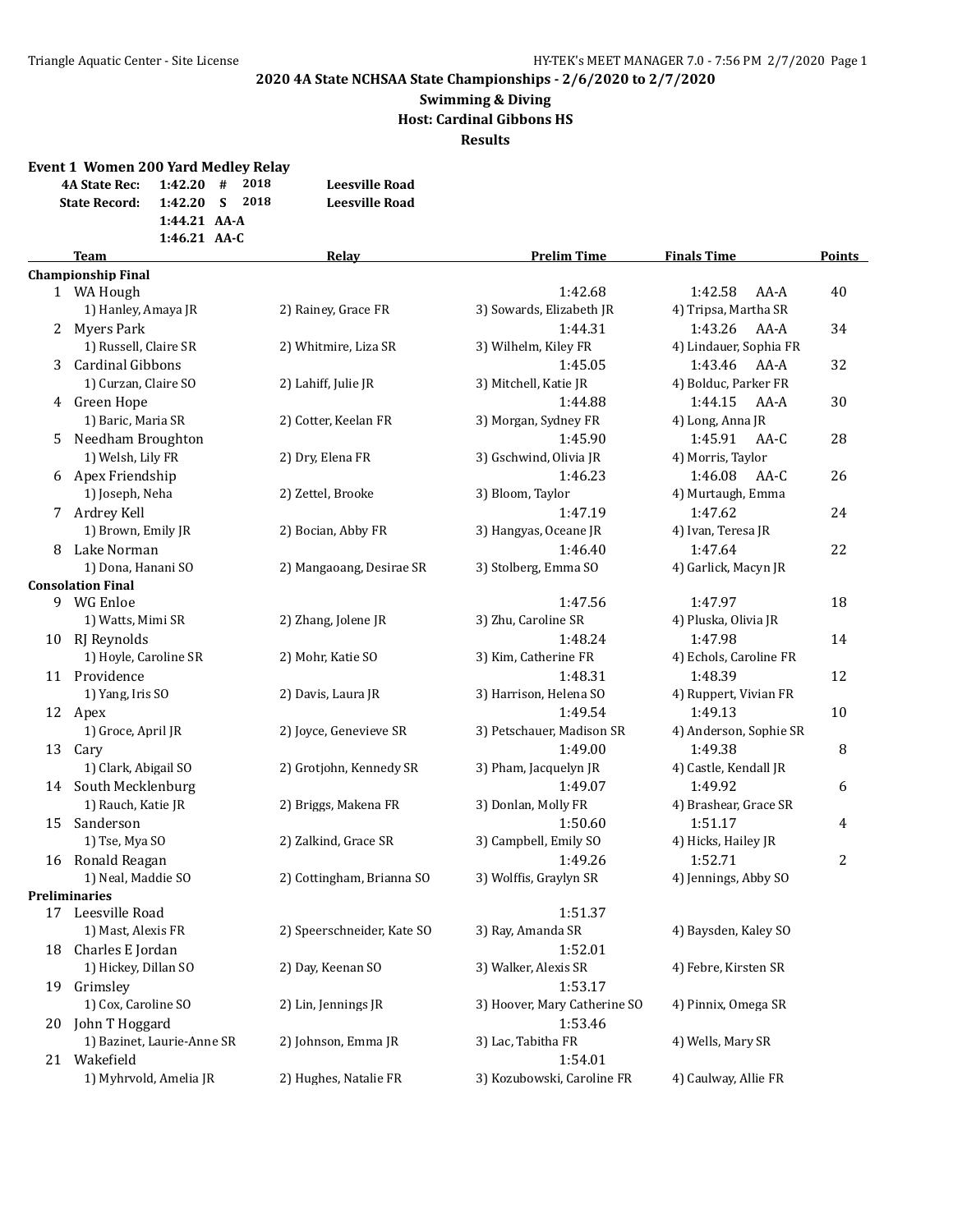**Swimming & Diving**

**Host: Cardinal Gibbons HS**

**Results**

|    | Preliminaries  (Event 1 Women 200 Yard Medley Relay) |                             |                         |                              |                |
|----|------------------------------------------------------|-----------------------------|-------------------------|------------------------------|----------------|
|    | Team                                                 | Relav                       | <b>Prelim Time</b>      | <b>Finals Time</b>           | Points         |
| 22 | Heritage                                             |                             | 1:56.04                 |                              |                |
|    | 1) Gyure, Keenan                                     | 2) McGlade, Kylie           | 3) Grasso, Aynslee      | 4) Balbuena, Gabby           |                |
| 23 | Green Level                                          |                             | 1:56.99                 |                              |                |
|    | 1) Holt, Hailey FR                                   | 2) McRae, Katherine SO      | 3) Malley, Delaney FR   | 4) Djuric, Sara FR           |                |
|    | 24 Page                                              |                             | 1:57.23                 |                              |                |
|    | 1) Holian, Sinclair SR                               | 2) Gesse, Eliza SR          | 3) Coker, Tyler SO      | 4) Willett, Riley FR         |                |
|    | <b>Event 2 Men 200 Yard Medley Relay</b>             |                             |                         |                              |                |
|    | 1:32.35<br>#<br><b>4A State Rec:</b>                 | 2019<br><b>Athens Drive</b> |                         |                              |                |
|    | S<br><b>State Record:</b><br>1:32.35                 | 2019<br><b>Athens Drive</b> |                         |                              |                |
|    | 1:33.21 AA-A                                         |                             |                         |                              |                |
|    | 1:34.74 AA-C                                         |                             |                         |                              |                |
|    | Team                                                 | <u>Relay</u>                | <b>Prelim Time</b>      | <b>Finals Time</b>           | Points         |
|    | <b>Championship Final</b>                            |                             |                         |                              |                |
|    | 1 Green Hope                                         |                             | 1:33.34                 | $1:32.24# AA-A$              | 40             |
|    | 1) Cotter, Colin SR                                  | 2) Cotter, Michael SO       | 3) Ssengonzi, Jesse SR  | 4) Satterfield, John SR      |                |
|    | 2 Panther Creek                                      |                             | 1:33.94                 | 1:33.06<br>AA-A              | 34             |
|    | 1) Ghim, Christopher SR                              | 2) Tjandra, Davin SR        | 3) Tan, Jed SR          | 4) Ockert, Jacob SR          |                |
| 3  | Athens Drive                                         |                             | 1:34.81                 | 1:33.83<br>AA-C              | 32             |
|    | 1) Silver, Ryan JR                                   | 2) Baldwin, Daniel SR       | 3) Bridgham, Joey JR    | 4) Thomas, Cameron SR        |                |
|    | 4 Page                                               |                             | 1:36.43                 | 1:35.35                      | 30             |
|    | 1) Holian, Tanner FR                                 | 2) Mikuta, Reid SR          | 3) Hering, Flinn JR     | 4) Gatling III, LaDaniel SO  |                |
|    | 5 WA Hough                                           |                             | 1:36.45                 | 1:37.07                      | 28             |
|    | 1) Frye, Tommy JR                                    | 2) Lowe, Kenneth SR         | 3) Schneider, Ethan SR  | 4) Frye, Robby FR            |                |
|    | 6 Myers Park                                         |                             | 1:37.36                 | 1:37.49                      | 26             |
|    | 1) Wilhelm, Alexander SR                             | 2) Primm, Rocket SR         | 3) Freeman, Spencer SO  | 4) Hohnbaum, Graham SO       |                |
| 7  | Sanderson                                            |                             | 1:37.54                 | 1:37.82                      | 24             |
|    | 1) Coppedge, Thomas JR                               | 2) Becker, Perry SR         | 3) Wall, Josh SR        | 4) Roberts, Grayson SR       |                |
| 8  | Grimsley                                             |                             | 1:36.96                 | 1:38.10                      | 22             |
|    | 1) Gillispie, Jake SR                                | 2) Keaney, Reilly JR        | 3) Cantrell, Eric SR    | 4) Harris, Dax SO            |                |
|    | <b>Consolation Final</b>                             |                             |                         |                              |                |
|    | 9 South Mecklenburg                                  |                             | 1:37.58                 | 1:37.75                      | 18             |
|    | 1) Barnett, Wesley SR                                | 2) McCreery, Coleman SO     | 3) Green, Mason FR      | 4) Wait, Daniel SR           |                |
|    | 10 Providence                                        |                             | 1:38.22                 | 1:37.78                      | 14             |
|    | 1) Ford, Nathan SR                                   | 2) Monahan, Conall SR       | 3) Blake, Devin JR      | 4) Patton, Cole SR           |                |
|    | 11 RJ Reynolds                                       |                             | 1:38.37                 | 1:38.84                      | 12             |
|    | 1) Nario, Austin SR                                  | 2) Northington, James SO    | 3) Echols, Jeff JR      | 4) Walls, Harrison JR        |                |
|    | 12 John T Hoggard                                    |                             | 1:39.55                 | 1:39.35                      | 10             |
|    | 1) Settlemyre, Jeffrey SR                            | 2) Gillespie, Jacob SO      | 3) Langtry, Ryan FR     | 4) Parker, Will JR           |                |
|    | 13 Holly Springs                                     |                             | 1:40.20                 | 1:39.52                      | 8              |
|    | 1) Bunger, Joe SO                                    | 2) McNutt, Joe SR           | 3) Tobul, Tommy JR      | 4) Heffron, Fisher SR        |                |
|    | 14 Cardinal Gibbons                                  |                             | 1:38.71                 | 1:39.54                      | 6              |
|    | 1) Russell, Kellen SO                                | 2) Drake, Patrick JR        | 3) Sobocinski, Lukas SR | 4) Moore, Joshua SO          |                |
|    | 15 Needham Broughton                                 |                             | 1:41.28                 | 1:39.88                      | 4              |
|    | 1) Schrage, Avery SR                                 | 2) Taylor, John Reese FR    | 3) Dunlap, Willi        | 4) Walker, Wells FR          |                |
|    | 16 WG Enloe                                          |                             | 1:39.09                 | 1:41.27                      | $\overline{c}$ |
|    | 1) Hoang, Eric JR                                    | 2) Fortner, Luke JR         | 3) Lee, Hyoseon JR      | 4) Lee, Christian SO         |                |
|    | Preliminaries                                        |                             |                         |                              |                |
|    | 17 Millbrook                                         |                             | 1:41.29                 |                              |                |
|    | 1) Noble, Ross SO                                    | 2) Stoner, Reese 9          | 3) Donnelly, Jason SR   | 4) Paleocrassas, Stamatis SO |                |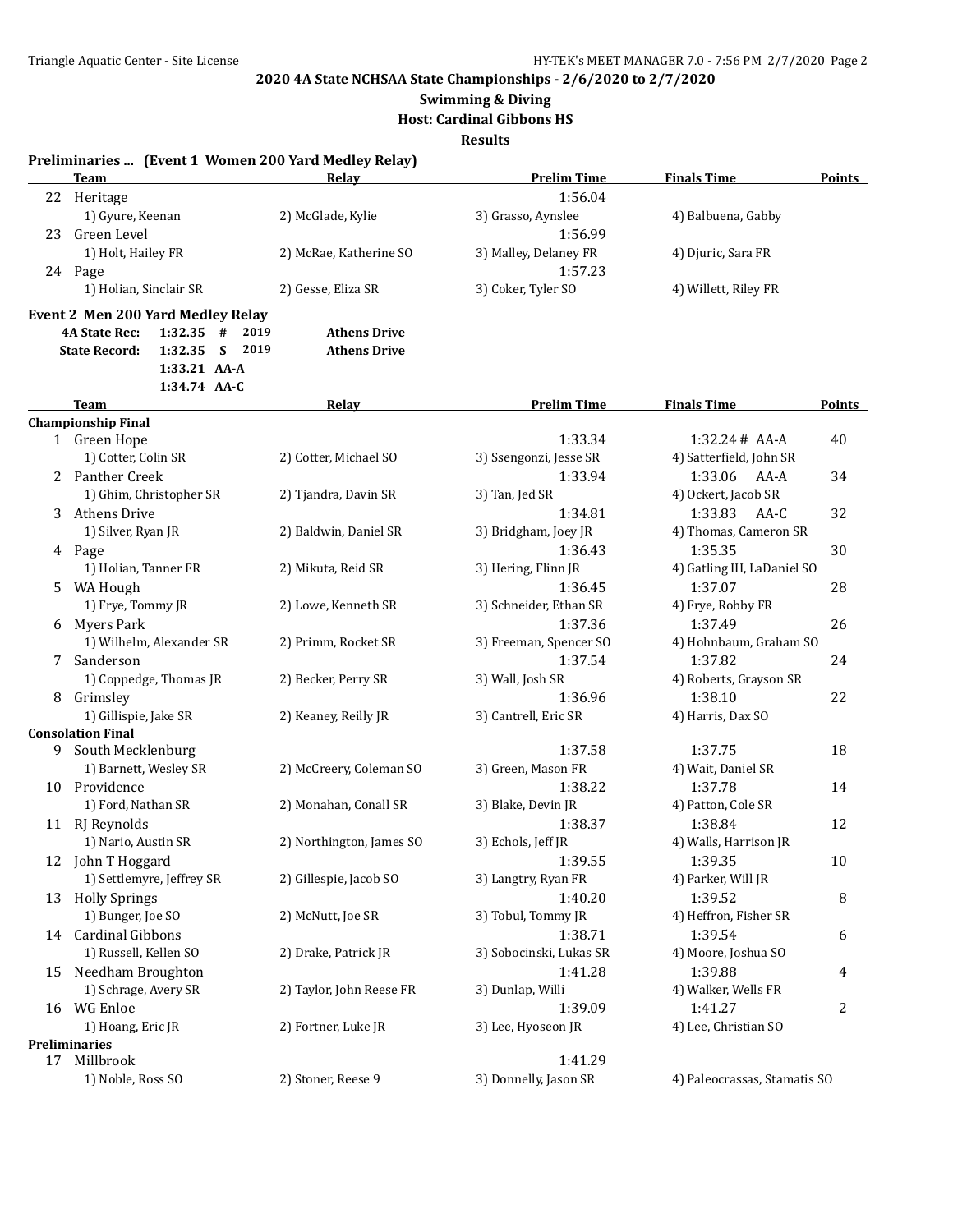### **Swimming & Diving Host: Cardinal Gibbons HS**

**Results**

#### **Preliminaries ... (Event 2 Men 200 Yard Medley Relay)**

|       | <b>Team</b>              | Relay                      | <b>Prelim Time</b>      | <b>Finals Time</b>     | <b>Points</b> |
|-------|--------------------------|----------------------------|-------------------------|------------------------|---------------|
| 18    | Ashley                   |                            | 1:41.49                 |                        |               |
|       | 1) Furbay, Patrick JR    | 2) Butner, Mark JR         | 3) Lesko, Cameron SR    | 4) Page, Benjamin FR   |               |
| 19    | West Forsyth             |                            | 1:41.62                 |                        |               |
|       | 1) McDonald, Logan SO    | 2) Valliere, Alex SO       | 3) Jones, Leighton SO   | 4) Watkins, Griffin SR |               |
| 20    | Apex Friendship          |                            | 1:41.76                 |                        |               |
|       | 1) Cook, Hunter          | 2) Juricak, Will           | 3) Bock, Michael        | 4) Carson, Davis       |               |
| 21    | Riverside                |                            | 1:42.03                 |                        |               |
|       | 1) Weaver, Ryan SO       | 2) Smith, Benjamin SO      | 3) McCullen, Andrew SR  | 4) Roth, Shane JR      |               |
| 22    | Ronald Reagan            |                            | 1:42.56                 |                        |               |
|       | 1) Copeland, Harrison SR | 2) Fore, Daniel SO         | 3) Coffield, Aidan SO   | 4) Michel, Simon SR    |               |
| 23    | Lake Norman              |                            | 1:43.60                 |                        |               |
|       | 1) Yeh, Ryan JR          | 2) Carsten, Nate JR        | 3) Mason, Preston SR    | 4) Lucktong, Samuel SO |               |
| $---$ | <b>Wake Forest</b>       |                            | DQ                      |                        |               |
|       | 1) Bacon, Tate SO        | 2) Bezuidenhout, Gideon SR | 3) McLawhorn, Melvin SR | 4) Walton, Ben JR      |               |

**Event 3 Women 200 Yard Freestyle**

| 4A State Rec: 1:46.47 # 2015 |                |  |
|------------------------------|----------------|--|
| State Record: 1:46.47 S 2015 |                |  |
|                              | $1:48.74$ AA-A |  |
|                              | $1:50.57$ AA-C |  |

**4A State Rec: 1:46.47 # 2015 Erika Brown (Hough, W.A.)**

**State Record: 1:46.47 S 2015 Erika Brown (Hough, W.A.)**

|              | <b>Name</b>               |           | Yr School            | <b>Prelim Time</b> | <b>Finals Time</b> |        | Points           |
|--------------|---------------------------|-----------|----------------------|--------------------|--------------------|--------|------------------|
|              | <b>Championship Final</b> |           |                      |                    |                    |        |                  |
| $\mathbf{1}$ | Merritt, Kensley          |           | SR WA Hough          | 1:48.34            | 1:47.34            | $AA-A$ | 20               |
| 2            | Rauch, Katie              | IR        | South Mecklenburg    | 1:50.20            | 1:49.88            | AA-C   | 17               |
| 3            | Cotter, Keelan            | FR        | Green Hope           | 1:51.97            | 1:51.21            |        | 16               |
| 4            | Chignell, Katie           | SO.       | WG Enloe             | 1:52.22            | 1:52.22            |        | 15               |
| 5            | Carson, Megan             |           | Apex Friendship      | 1:51.98            | 1:52.24            |        | 14               |
| 6            | Welsh, Lily               |           | FR Needham Broughton | 1:52.57            | 1:52.62            |        | 13               |
|              | Adams, Jennifer           | IR.       | Cary                 | 1:52.71            | 1:52.76            |        | 12               |
| 8            | Wozny, Makenna            |           | FR Providence        | 1:53.52            | 1:54.17            |        | 11               |
|              | <b>Consolation Final</b>  |           |                      |                    |                    |        |                  |
| 9            | Carson, Katherine         | SO.       | Green Hope           | 1:53.71            | 1:52.04            |        | 9                |
| 10           | Tart, Bethany             | SR.       | South Central        | 1:54.84            | 1:54.24            |        | 7                |
| 11           | Bardsley, Helena          | SR.       | Lake Norman          | 1:56.24            | 1:55.19            |        | 6                |
| 12           | Alexander, Reece          | IR        | Ronald Reagan        | 1:54.24            | 1:55.32            |        | 5                |
| 13           | Rydzewski, Amber          | IR        | Middle Creek         | 1:56.98            | 1:55.71            |        | 4                |
| 14           | Bartis, Rowan             | IR        | Myers Park           | 1:55.55            | 1:56.19            |        | 3                |
| 15           | Hickey, Dillan            | SO.       | Charles E Jordan     | 1:57.10            | 1:59.14            |        | $\boldsymbol{2}$ |
| 16           | Pierce, Camila            | <b>FR</b> | <b>Athens Drive</b>  | 1:56.56            | 2:01.96            |        | $\mathbf{1}$     |
|              | <b>Preliminaries</b>      |           |                      |                    |                    |        |                  |
| 17           | Stowe, Caroline           | SO.       | David W Butler       | 1:57.24            |                    |        |                  |
| 18           | Boulware, Sophie          | IR        | Millbrook            | 1:57.31            |                    |        |                  |
| 19           | Oettinger, Emily          | SR.       | Providence           | 1:57.38            |                    |        |                  |
| 20           | Smith, Clare              | FR        | Green Hope           | 1:58.38            |                    |        |                  |
| 21           | Milberg, Katy             | SR.       | Cardinal Gibbons     | 1:58.60            |                    |        |                  |
| 22           | Pennisi, Molly            |           | SR Cardinal Gibbons  | 1:59.78            |                    |        |                  |
| 23           | Gyure, Keenan             |           | Heritage             | 1:59.85            |                    |        |                  |
| 24           | Bezuidenhout, Clarissa    |           | FR Wake Forest       | 2:00.93            |                    |        |                  |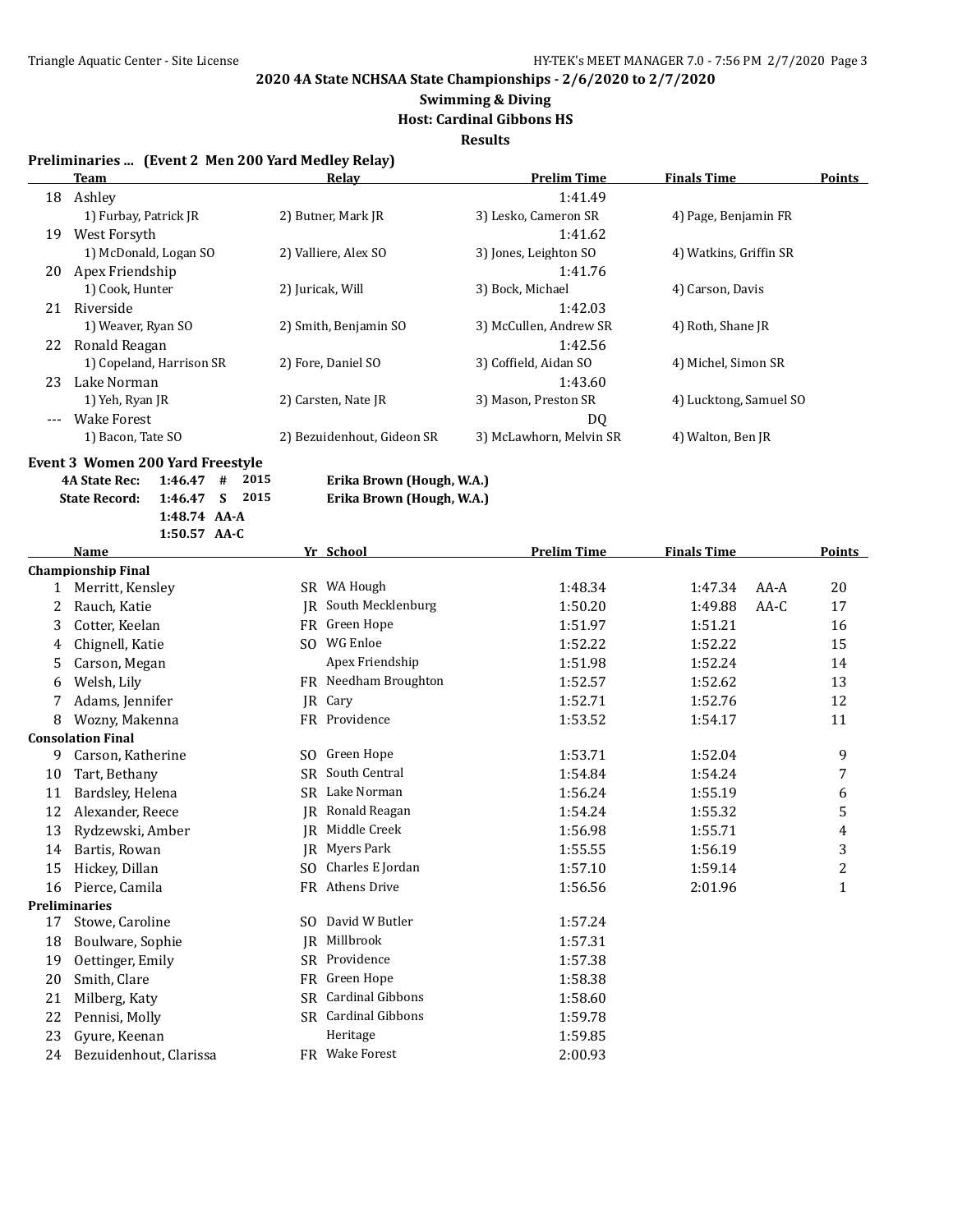#### **Swimming & Diving Host: Cardinal Gibbons HS Results**

#### **Event 4 Men 200 Yard Freestyle**

|                      | 4A State Rec: $1:35.34$ # 2019 | Jack Walker (Myers Park) |
|----------------------|--------------------------------|--------------------------|
| <b>State Record:</b> | 1:35.34 S 2019                 | Jack Walker (Myers Park) |
|                      | $1:38.40$ AA-A                 |                          |
|                      | 1:40.13 $AA-C$                 |                          |

|     | Name                      |     | Yr_School               | <b>Prelim Time</b> | <b>Finals Time</b> |        | Points       |
|-----|---------------------------|-----|-------------------------|--------------------|--------------------|--------|--------------|
|     | <b>Championship Final</b> |     |                         |                    |                    |        |              |
|     | Cotter, Michael           | SO. | Green Hope              | 1:39.10            | 1:38.58            | $AA-C$ | 20           |
| 2   | Haughey, Braeden          | SO. | Middle Creek            | 1:41.82            | 1:39.01            | $AA-C$ | 17           |
| 3   | Hering, Tanner            | SR  | Page                    | 1:41.82            | 1:40.76            |        | 16           |
| 4   | Womble, Ethan             | IR. | Page                    | 1:41.34            | 1:41.64            |        | 15           |
| 5   | Harris, Dax               | SO. | Grimsley                | 1:43.09            | 1:41.96            |        | 14           |
| 6   | Ryan, Gaige               | SR. | Ardrey Kell             | 1:43.17            | 1:42.45            |        | 13           |
| 7   | Dyke, Thor                | SO. | Athens Drive            | 1:42.64            | 1:43.09            |        | 12           |
| 8   | Atherton, Alex            |     | SR WA Hough             | 1:42.85            | 1:43.34            |        | 11           |
|     | <b>Consolation Final</b>  |     |                         |                    |                    |        |              |
| 9   | Hughes, Connor            | IR  | Panther Creek           | 1:43.45            | 1:42.96            |        | 9            |
| 10  | Vlahos, Luke              |     | SR West Forsyth         | 1:43.28            | 1:44.14            |        | 7            |
| 11  | Hohnbaum, Graham          | SO. | Myers Park              | 1:45.68            | 1:45.31            |        | 6            |
| 12  | Carter, Jared             | SR. | Green Hope              | 1:45.13            | 1:45.55            |        | 5            |
| 13  | Jacobs, Chad              | 9   | Millbrook               | 1:45.99            | 1:45.57            |        | 4            |
| 14  | Brodnick, Seth            | IR  | Leesville Road          | 1:46.80            | 1:45.66            |        | 3            |
| 15  | Russell, Kellen           | SO. | <b>Cardinal Gibbons</b> | 1:46.02            | 1:45.96            |        | 2            |
| 16  | Johnson, Gavin            |     | SO South Mecklenburg    | 1:45.73            | 1:46.96            |        | $\mathbf{1}$ |
|     | Preliminaries             |     |                         |                    |                    |        |              |
| 17  | Moore, Joshua             | SO. | <b>Cardinal Gibbons</b> | 1:47.33            |                    |        |              |
| 18  | Clark, Joseph             | FR  | Myers Park              | 1:47.34            |                    |        |              |
| 19  | Frye, Robby               | FR  | WA Hough                | 1:47.41            |                    |        |              |
| 20  | Taylor, John Reese        |     | FR Needham Broughton    | 1:48.30            |                    |        |              |
| 21  | Chhoeung, Brandon         |     | <b>Pine Forest</b>      | 1:49.08            |                    |        |              |
| 22  | O'Neill, Trevor           | SR. | Millbrook               | 1:50.55            |                    |        |              |
| 23  | Greeley, Matthew          | SR. | <b>Cardinal Gibbons</b> | 1:51.34            |                    |        |              |
| --- | Boone, Garrett            |     | IR South Mecklenburg    | <b>DFS</b>         |                    |        |              |
|     |                           |     |                         |                    |                    |        |              |

#### **Event 5 Women 200 Yard IM**

| 4A State Rec: 1:57.93 # 2019 |                |  |
|------------------------------|----------------|--|
| State Record: 1:57.93 S 2019 |                |  |
|                              | $2:01.51$ AA-A |  |
|                              | $2:03.64$ AA-C |  |

#### **4A State Rec: 1:57.93 # 2019 Brooke Zettel(Apex Friendship)**

**81:03.93 Brooke Zettel(Apex Friendship)** 

|   | Name                      |      | Yr School       | <b>Prelim Time</b> | <b>Finals Time</b> | <b>Points</b> |
|---|---------------------------|------|-----------------|--------------------|--------------------|---------------|
|   | <b>Championship Final</b> |      |                 |                    |                    |               |
|   | Wilhelm, Kiley            | FR - | Myers Park      | 2:00.36            | $1:56.77#$ AA-A    | 20            |
|   | 2 Zettel, Brooke          |      | Apex Friendship | 2:01.44            | 2:01.25<br>AA-A    | 17            |
| 3 | Mohr. Katie               | SO.  | RJ Reynolds     | 2:06.56            | 2:03.89            | 16            |
| 4 | Whitmire, Liza            | SR.  | Myers Park      | 2:03.15            | 2:04.36            | 15            |
| 5 | Bloom, Taylor             |      | Apex Friendship | 2:06.27            | 2:04.87            | 14            |
| 6 | Hanley, Amaya             | IR   | WA Hough        | 2:04.61            | 2:05.74            | 13            |
|   | Davis, Laura              |      | IR Providence   | 2:06.47            | 2:07.21            | 12            |
| 8 | Grotiohn, Kennedy         |      | SR Cary         | 2:06.27            | 2:07.37            | 11            |
|   | <b>Consolation Final</b>  |      |                 |                    |                    |               |
| 9 | Morgan, Sydney            | FR.  | Green Hope      | 2:06.89            | 2:06.13            | 9             |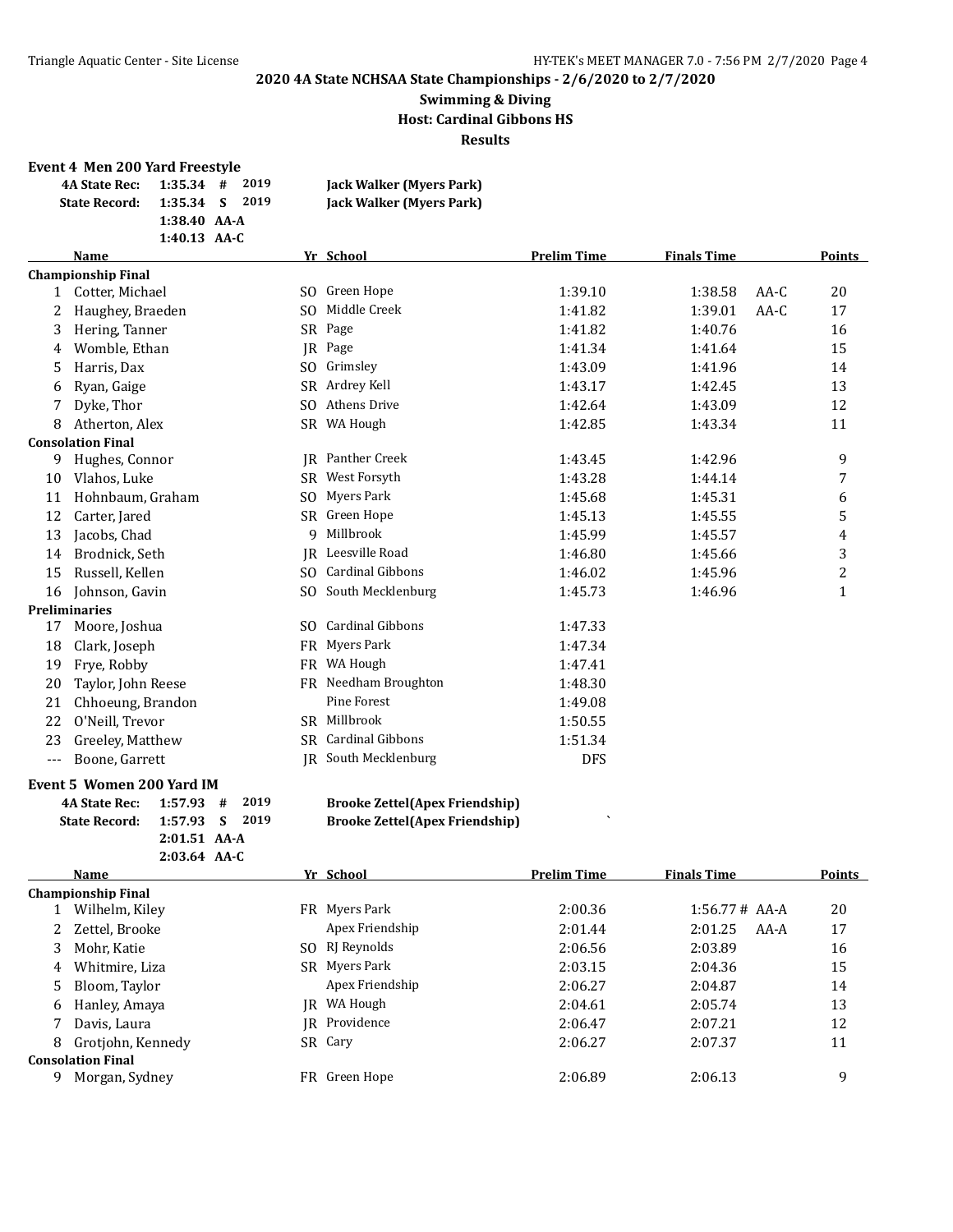### **Swimming & Diving Host: Cardinal Gibbons HS**

**Results**

#### **Consolation Final ... (Event 5 Women 200 Yard IM)**

|    | Name                 |      | Yr School            | <b>Prelim Time</b> | <b>Finals Time</b> | <b>Points</b> |
|----|----------------------|------|----------------------|--------------------|--------------------|---------------|
| 10 | Mangaoang, Desirae   |      | SR Lake Norman       | 2:06.65            | 2:06.24            | 7             |
| 11 | Dona, Hanani         | SO.  | Lake Norman          | 2:07.09            | 2:06.61            | 6             |
| 12 | Dry, Elena           |      | FR Needham Broughton | 2:07.58            | 2:06.62            | 5             |
| 13 | Bocian, Abby         |      | FR Ardrey Kell       | 2:07.76            | 2:07.73            | 4             |
| 14 | Campbell, Emily      |      | SO Sanderson         | 2:09.40            | 2:09.32            | 3             |
| 15 | Walker, Alexis       |      | SR Charles E Jordan  | 2:09.26            | 2:09.34            | 2             |
| 16 | Chignell, Katie      | SO.  | WG Enloe             | 2:09.65            | 2:11.55            |               |
|    | <b>Preliminaries</b> |      |                      |                    |                    |               |
| 17 | Reilly, Morgan       |      | SR Green Hope        | 2:10.15            |                    |               |
| 18 | Jackson, Claire      |      | FR Green Hope        | 2:11.91            |                    |               |
| 19 | Guo, Vivian          | SR - | Panther Creek        | 2:11.92            |                    |               |
| 20 | Zhang, Jolene        | IR   | WG Enloe             | 2:13.00            |                    |               |
| 21 | Teachey, Michaela    | IR   | Millbrook            | 2:13.10            |                    |               |
| 22 | Hartis, Sydney       | IR   | Millbrook            | 2:13.27            |                    |               |
| 23 | Hauser, Mary         | SR.  | Millbrook            | 2:13.77            |                    |               |
| 24 | Hughes, Natalie      | FR.  | Wakefield            | 2:14.10            |                    |               |
|    |                      |      |                      |                    |                    |               |

#### **Event 6 Men 200 Yard IM**

| 4A State Rec: 1:48.26 # 2009 |  |
|------------------------------|--|
| State Record: 1:47.17 S 2020 |  |
| $1:49.57$ AA-A               |  |
| $1:51.57$ AA-C               |  |

#### **4A A B A State Rec: 4A B 2009 D 2009 D 2009 D 2009 D 2009 D 2009 D 2009 D 2009 D 2009 D 2009 D 2009 D 2009 D 2009 D 2009 D 2009 D 2009 D 2009 D 2009**  $\overline{\text{Davidson}}$

|  |  |  | <b>Baylor Nelson(Comm. Da</b> |  |  |  |  |  |  |
|--|--|--|-------------------------------|--|--|--|--|--|--|
|--|--|--|-------------------------------|--|--|--|--|--|--|

|    | <b>Name</b>               |           | Yr School               | <b>Prelim Time</b> | <b>Finals Time</b> | <b>Points</b>  |
|----|---------------------------|-----------|-------------------------|--------------------|--------------------|----------------|
|    | <b>Championship Final</b> |           |                         |                    |                    |                |
| 1  | Moore, Michael            |           | SR Green Hope           | 1:51.77            | $1:47.83#$ AA-A    | 20             |
| 2  | Mikuta, Reid              |           | SR Page                 | 1:49.86            | 1:48.19# AAA       | 17             |
| 3  | Monahan, Conall           |           | SR Providence           | 1:50.81            | 1:50.99<br>$AA-C$  | 16             |
| 4  | Baldwin, Daniel           | <b>SR</b> | <b>Athens Drive</b>     | 1:52.83            | 1:51.76            | 15             |
| 5  | Lowe, Kenneth             |           | SR WA Hough             | 1:52.45            | 1:52.71            | 14             |
| 6  | Cairns, Zach              |           | SR Cardinal Gibbons     | 1:53.22            | 1:54.00            | 13             |
|    | Chapman, John             |           | Apex                    | 1:54.99            | 1:55.36            | 12             |
| 8  | Keaney, Reilly            |           | JR Grimsley             | 1:53.43            | 1:56.20            | 11             |
|    | <b>Consolation Final</b>  |           |                         |                    |                    |                |
| 9  | Barnett, Wesley           | <b>SR</b> | South Mecklenburg       | 1:55.41            | 1:53.66            | 9              |
| 10 | Noble, Ross               | SO.       | Millbrook               | 1:57.50            | 1:55.08            | 7              |
| 11 | Tjandra, Davin            | SR.       | Panther Creek           | 1:55.56            | 1:55.35            | 6              |
| 12 | Wilhelm, Alexander        | <b>SR</b> | Myers Park              | 1:55.58            | 1:55.50            | 5              |
| 13 | Fortner, Luke             | IR.       | WG Enloe                | 1:57.13            | 1:56.97            | 4              |
| 14 | Cotter, Colin             |           | SR Green Hope           | 1:57.48            | 1:58.19            | 3              |
| 15 | McDonald, Logan           | SO.       | West Forsyth            | 1:58.37            | 1:58.28            | $\overline{c}$ |
| 16 | Partrick, Michael         |           | SR Corinth-Holders      | 1:58.41            | 1:59.70            | $\mathbf{1}$   |
|    | <b>Preliminaries</b>      |           |                         |                    |                    |                |
| 17 | Hering, Flinn             | IR        | Page                    | 1:58.96            |                    |                |
| 18 | Williams-Tracy, Hamlin    | <b>IR</b> | Myers Park              | 1:59.77            |                    |                |
| 19 | Perkins, Tull             | IR.       | <b>Cardinal Gibbons</b> | 1:59.88            |                    |                |
| 20 | Howard, Sam               | <b>IR</b> | South Mecklenburg       | 1:59.97            |                    |                |
| 21 | Guenther, Jack            | SO.       | Myers Park              | 2:00.04            |                    |                |
| 22 | Dunlap, Willi             |           | Needham Broughton       | 2:01.09            |                    |                |
| 23 | Bezuidenhout, Gideon      |           | SR Wake Forest          | 2:01.88            |                    |                |
| 24 | Stoner, Reese             | q         | Millbrook               | 2:01.96            |                    |                |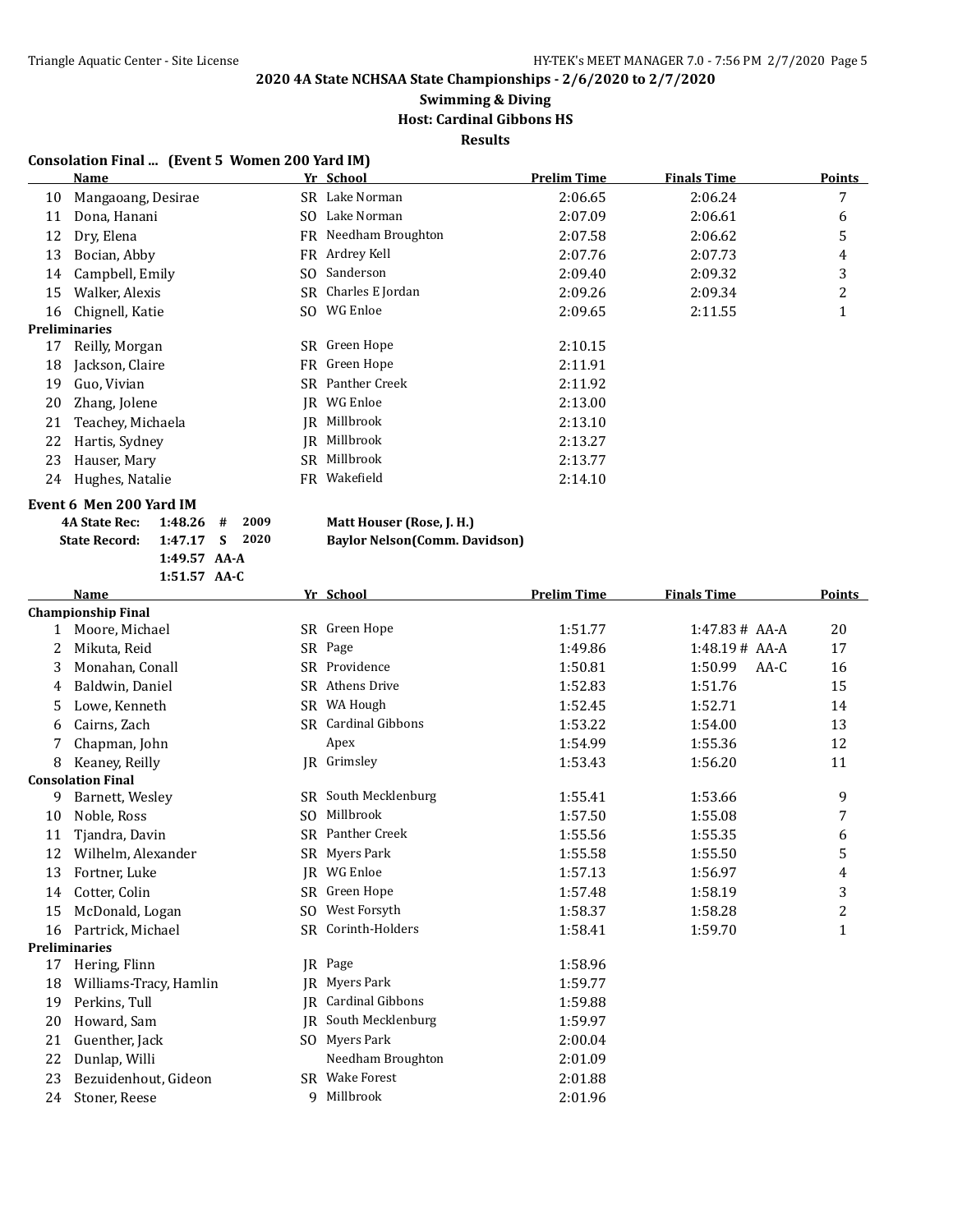#### **Swimming & Diving Host: Cardinal Gibbons HS Results**

#### **Event 7 Women 50 Yard Freestyle**

| <u>Licht / Women by Immericatie</u> |            |      |                                       |
|-------------------------------------|------------|------|---------------------------------------|
| <b>4A State Rec:</b>                | $22.54$ #  | 2018 | <b>Grace Countie (Leesville Road)</b> |
| <b>State Record:</b>                | 22.54 S    | 2018 | Grace Countie (Leesville Road)        |
|                                     | 23.20 AA-A |      |                                       |
|                                     | 23.54 AA-C |      |                                       |

| <b>Name</b>        |                                                                               |                         | <b>Prelim Time</b>                                                                                                               | <b>Finals Time</b> |        | Points         |
|--------------------|-------------------------------------------------------------------------------|-------------------------|----------------------------------------------------------------------------------------------------------------------------------|--------------------|--------|----------------|
|                    |                                                                               |                         |                                                                                                                                  |                    |        |                |
| Baric, Maria       | SR.                                                                           | Green Hope              | 23.24                                                                                                                            | 22.89              | $AA-A$ | 20             |
| Ivan, Teresa       | IR                                                                            | Ardrey Kell             | 23.23                                                                                                                            | 23.02              | AA-A   | 17             |
| Sowards, Elizabeth | IR.                                                                           | WA Hough                | 23.33                                                                                                                            | 23.30              | $AA-C$ | 16             |
| Ally, Emily        | IR                                                                            | Page                    | 23.89                                                                                                                            | 23.68              |        | 15             |
| Gschwind, Olivia   | IR                                                                            | Needham Broughton       | 23.96                                                                                                                            | 23.78              |        | 14             |
| Hicks, Hailey      | IR                                                                            | Sanderson               | 24.01                                                                                                                            | 23.95              |        | 13             |
| Grill, Jenna       | SO.                                                                           | <b>EA Laney</b>         | 23.95                                                                                                                            | 23.96              |        | 12             |
| Baric, Elizabeth   | SO.                                                                           |                         | 24.13                                                                                                                            | 24.06              |        | 11             |
|                    |                                                                               |                         |                                                                                                                                  |                    |        |                |
| Morris, Taylor     |                                                                               | Needham Broughton       | 24.37                                                                                                                            | 24.09              |        | 9              |
| Martinson, Brynn   |                                                                               |                         | 24.28                                                                                                                            | 24.15              |        | 7              |
| Kondratick, Morgan |                                                                               | <b>Holly Springs</b>    | 24.22                                                                                                                            | 24.24              |        | 6              |
| Bolduc, Parker     | FR                                                                            | <b>Cardinal Gibbons</b> | 24.34                                                                                                                            | 24.37              |        | 5              |
| Hohm, Anneliese    | SR.                                                                           | East Mecklenburg        | 24.47                                                                                                                            | 24.50              |        | 4              |
| Tripsa, Martha     |                                                                               | WA Hough                | 24.56                                                                                                                            | 24.56              |        | 3              |
| Jacobs, Jenna      | 9                                                                             | Millbrook               | 24.44                                                                                                                            | 24.69              |        | $\overline{c}$ |
| Mitchell, Katie    |                                                                               |                         | 24.54                                                                                                                            | 25.01              |        | $\mathbf 1$    |
|                    |                                                                               |                         |                                                                                                                                  |                    |        |                |
| Long, Anna         | IR                                                                            | Green Hope              | 24.70                                                                                                                            |                    |        |                |
| Nugent, Nina       |                                                                               | Heritage                | 24.74                                                                                                                            |                    |        |                |
| Garrison, Lene     |                                                                               |                         | 24.83                                                                                                                            |                    |        |                |
| Brashear, Grace    |                                                                               | South Mecklenburg       | 24.89                                                                                                                            |                    |        |                |
| Fu, Jiayu          |                                                                               |                         | 24.92                                                                                                                            |                    |        |                |
| Holland, Mary      |                                                                               | Apex Friendship         | 24.94                                                                                                                            |                    |        |                |
| Ruppert, Vivian    |                                                                               | Providence              | 25.08                                                                                                                            |                    |        |                |
| Smith, Sydney      |                                                                               |                         | 25.62                                                                                                                            |                    |        |                |
|                    | <b>Championship Final</b><br><b>Consolation Final</b><br><b>Preliminaries</b> |                         | Yr School<br>Green Hope<br>SR South Mecklenburg<br>SR<br>IR Cardinal Gibbons<br>JR Providence<br>SR.<br>JR Apex<br>FR<br>SO Apex |                    |        |                |

#### **Event 8 Men 50 Yard Freestyle**

| <b>4A State Rec:</b> | $20.33 \quad # \quad 2019$ |
|----------------------|----------------------------|
| <b>State Record:</b> | 19.92 S 2019               |
|                      | 20.54 AA-A                 |
|                      | $20.91$ AA-C               |

|    | Name                      |     | Yr School               | <b>Prelim Time</b> | <b>Finals Time</b> |      | <b>Points</b> |
|----|---------------------------|-----|-------------------------|--------------------|--------------------|------|---------------|
|    | <b>Championship Final</b> |     |                         |                    |                    |      |               |
|    | Weaver, Ryan              | SO. | Riverside               | 20.84              | 20.67              | AA-C | 20            |
|    | Satterfield, John         |     | SR Green Hope           | 21.13              | 20.86              | AA-C | 17            |
| 3  | Bacon, Tate               | SO. | Wake Forest             | 21.44              | 21.18              |      | 16            |
| 4  | Tan, Jed                  |     | <b>SR</b> Panther Creek | 21.46              | 21.20              |      | 15            |
| 5. | Thomas, Cameron           |     | <b>SR</b> Athens Drive  | 21.39              | 21.36              |      | 14            |
| 6  | Greeley, David            | SO. | Cardinal Gibbons        | 21.29              | 21.50              |      | 13            |
|    | Parker, Will              |     | IR John T Hoggard       | 21.57              | 21.53              |      | 12            |
| 8  | Greene, Connor            | SR. | West Forsyth            | 21.69              | 21.63              |      | 11            |
|    | <b>Consolation Final</b>  |     |                         |                    |                    |      |               |
| 9  | Prucha, Ben               | IR- | Green Hope              | 21.77              | 21.72              |      | 9             |
|    |                           |     |                         |                    |                    |      |               |

**Max Edwards (Reagan)** 

**State Record: 19.92 S 2019 Noah Henderson (W.Alamance)**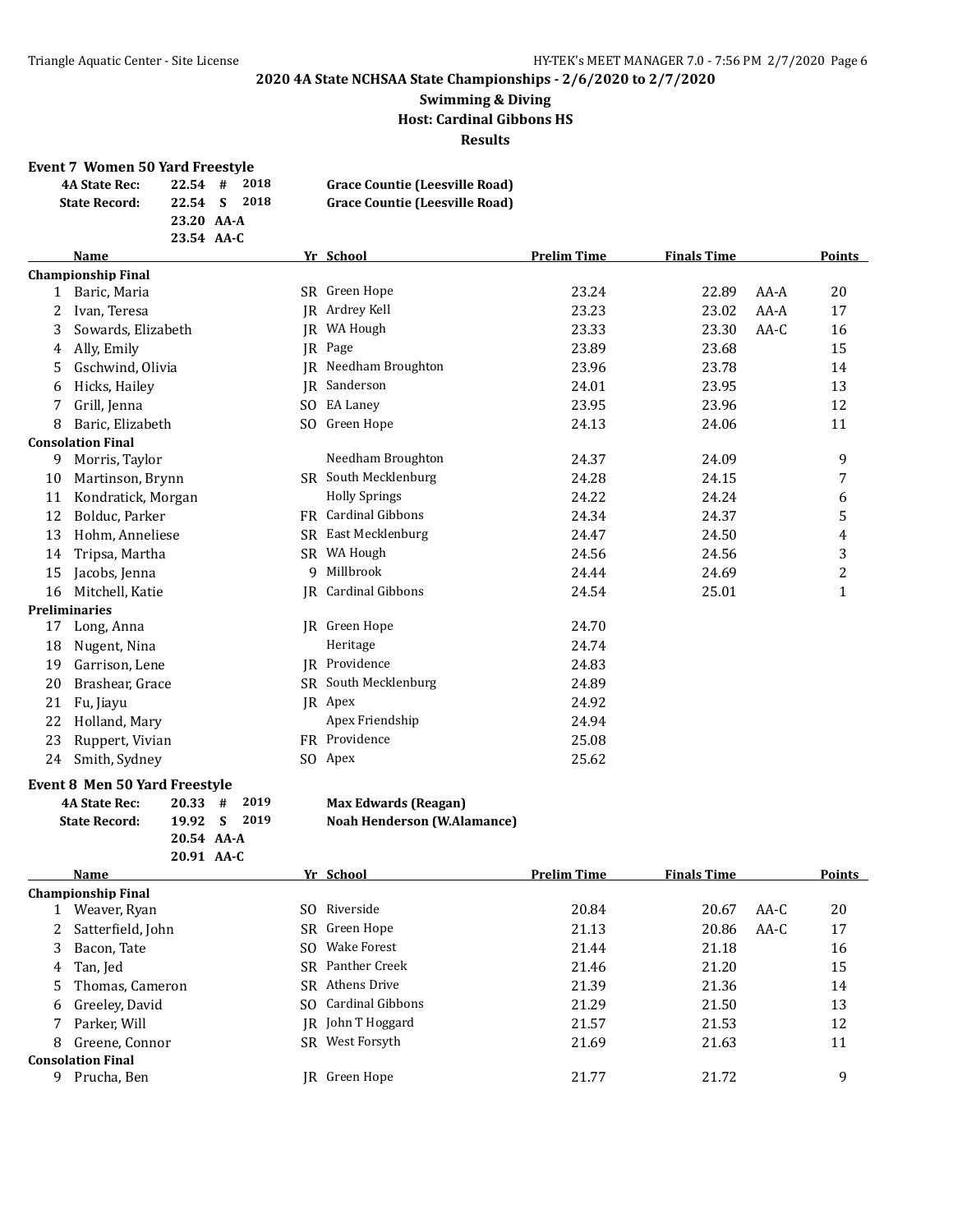### **Swimming & Diving Host: Cardinal Gibbons HS**

**Results**

#### **Consolation Final ... (Event 8 Men 50 Yard Freestyle)**

|    | Name                                                                                                                                                                                                                                                                                                        |     | Yr School            | <b>Prelim Time</b> | <b>Finals Time</b> | Points  |
|----|-------------------------------------------------------------------------------------------------------------------------------------------------------------------------------------------------------------------------------------------------------------------------------------------------------------|-----|----------------------|--------------------|--------------------|---------|
| 10 | Smyre, Alex                                                                                                                                                                                                                                                                                                 |     | JR Leesville Road    | 21.73              | 21.93              | 7       |
| 11 | Smelzer, Baxter                                                                                                                                                                                                                                                                                             |     | JR Page              | 22.01              | 21.97              | 6       |
| 12 | Harris, Tiesyn                                                                                                                                                                                                                                                                                              | SO. | David W Butler       | 21.81              | 22.02              | 5       |
| 13 | Wait, Daniel                                                                                                                                                                                                                                                                                                |     | SR South Mecklenburg | 21.94              | 22.07              | 4       |
| 14 | Prucha, John                                                                                                                                                                                                                                                                                                |     | SO Green Hope        | 22.06              | 22.10              | 3       |
| 15 | Furbay, Patrick                                                                                                                                                                                                                                                                                             |     | IR Ashley            | 22.04              | 22.13              | 2       |
| 16 | Ford, Nathan                                                                                                                                                                                                                                                                                                |     | SR Providence        | 21.95              | 22.27              | -1<br>т |
|    | <b>Preliminaries</b>                                                                                                                                                                                                                                                                                        |     |                      |                    |                    |         |
| 17 | Walker, Wells                                                                                                                                                                                                                                                                                               |     | FR Needham Broughton | 22.17              |                    |         |
| 18 | Lucktong, Samuel                                                                                                                                                                                                                                                                                            |     | SO Lake Norman       | 22.43              |                    |         |
| 19 | Haxholdt, Victor                                                                                                                                                                                                                                                                                            | IR  | Athens Drive         | 22.50              |                    |         |
| 20 | Johnson, Bryson                                                                                                                                                                                                                                                                                             | SR. | WG Enloe             | 22.51              |                    |         |
| 21 | Valliere, Alex                                                                                                                                                                                                                                                                                              | SO. | West Forsyth         | 22.58              |                    |         |
| 22 | Wingard, Nathan                                                                                                                                                                                                                                                                                             | IR  | South Central        | 22.64              |                    |         |
| 23 | Kirkpatrick, Owen                                                                                                                                                                                                                                                                                           |     | IR Providence        | 22.68              |                    |         |
| 24 | Primm, Rocket                                                                                                                                                                                                                                                                                               |     | SR Myers Park        | 22.85              |                    |         |
|    | $\mathbf{r}$ . $\mathbf{r}$ , $\mathbf{r}$ , $\mathbf{r}$ , $\mathbf{r}$ , $\mathbf{r}$ , $\mathbf{r}$ , $\mathbf{r}$ , $\mathbf{r}$ , $\mathbf{r}$ , $\mathbf{r}$ , $\mathbf{r}$ , $\mathbf{r}$ , $\mathbf{r}$ , $\mathbf{r}$ , $\mathbf{r}$ , $\mathbf{r}$ , $\mathbf{r}$ , $\mathbf{r}$ , $\mathbf{r}$ , |     |                      |                    |                    |         |

#### **Event 9 Women 1 mtr Diving**

| <b>4A State Rec:</b> | $507.55$ # 2015 |  |  |
|----------------------|-----------------|--|--|
| <b>State Record:</b> | 511.60 S 2015   |  |  |
|                      | 375.00 AA-C     |  |  |

#### **4A State Rec: 507.55 # 2015 Kristen Hayden (Panther Creek) State Record: 511.60 S 2015 Nikki Canale (Marvin Ridge)**

|    | <b>Name</b>          |           | Yr School               |        | <b>Finals Score</b> |      | <b>Points</b> |
|----|----------------------|-----------|-------------------------|--------|---------------------|------|---------------|
| 1  | Zuburg, Ashton       |           | JR Leesville Road       | 448.75 | 423.55              | AA-C | 20            |
| 2  | Gray, Abigail        |           | SR Page                 | 439.15 | 414.80              | AA-C | 17            |
| 3  | Iannon, Megan        | SO.       | Millbrook               | 401.60 | 414.20              | AA-C | 16            |
| 4  | Smith, Zoe           | SR.       | Sanderson               | 412.20 | 401.30              | AA-C | 15            |
| 5  | Buchan, Andra        | IR        | WA Hough                | 414.95 | 370.50              |      | 14            |
| 6  | Church, Tatum        | IR        | Grimslev                | 370.45 | 361.40              |      | 13            |
|    | Gilroy, Ava          | SO.       | WA Hough                | 387.05 | 337.40              |      | 12            |
| 8  | Skalsky, Morgan      |           | Lake Norman             | 339.60 | 328.95              |      | 11            |
| 9  | Hudson, Colleen      |           | FR Northwest Guilford   | 359.05 | 322.70              |      | 9             |
| 10 | Rozansky, Rachel     | IR        | WG Enloe                | 346.00 | 316.65              |      | 7             |
| 11 | Cranford, Bayleigh   |           | FR Ragsdale             | 285.15 | 310.60              |      | 6             |
| 12 | Pierce, Lexi         | IR        | Ronald Reagan           | 295.90 | 310.55              |      | 5             |
| 13 | Holene, Sabrina      | <b>IR</b> | Millbrook               | 300.55 | 292.75              |      | 4             |
| 14 | Studnek, Emma        | FR.       | Myers Park              | 286.95 | 288.80              |      | 3             |
| 15 | Sprinkle, Kate       | IR        | Ronald Reagan           | 258.50 | 280.85              |      | 2             |
| 16 | Hite, Kat            | SO.       | Providence              | 273.35 | 279.25              |      | $\mathbf{1}$  |
| 17 | Quinlivan, Colleen   | SR.       | Cary                    | 267.15 | 201.35              |      |               |
| 18 | Grove, Annie         |           | SR Northwest Guilford   | 274.85 | 200.05              |      |               |
| 19 | Gawin-Parigini, Alex | SR.       | Cary                    | 295.90 | 193.20              |      |               |
| 20 | Thornburg, Lindsay   | FR        | <b>Cardinal Gibbons</b> | 283.10 | 188.75              |      |               |
| 21 | Harris, Elli         | SR.       | Grimsley                | 260.65 | 121.40              |      |               |
| 22 | Hargnet, Lauren      | FR.       | Leesville Road          | 274.55 | 118.70              |      |               |
| 23 | Storie, Quincy       | FR.       | Leesville Road          | 282.00 | 117.60              |      |               |
| 24 | Morris, Cameron      |           | SO Ronald Reagan        | 261.80 | 111.50              |      |               |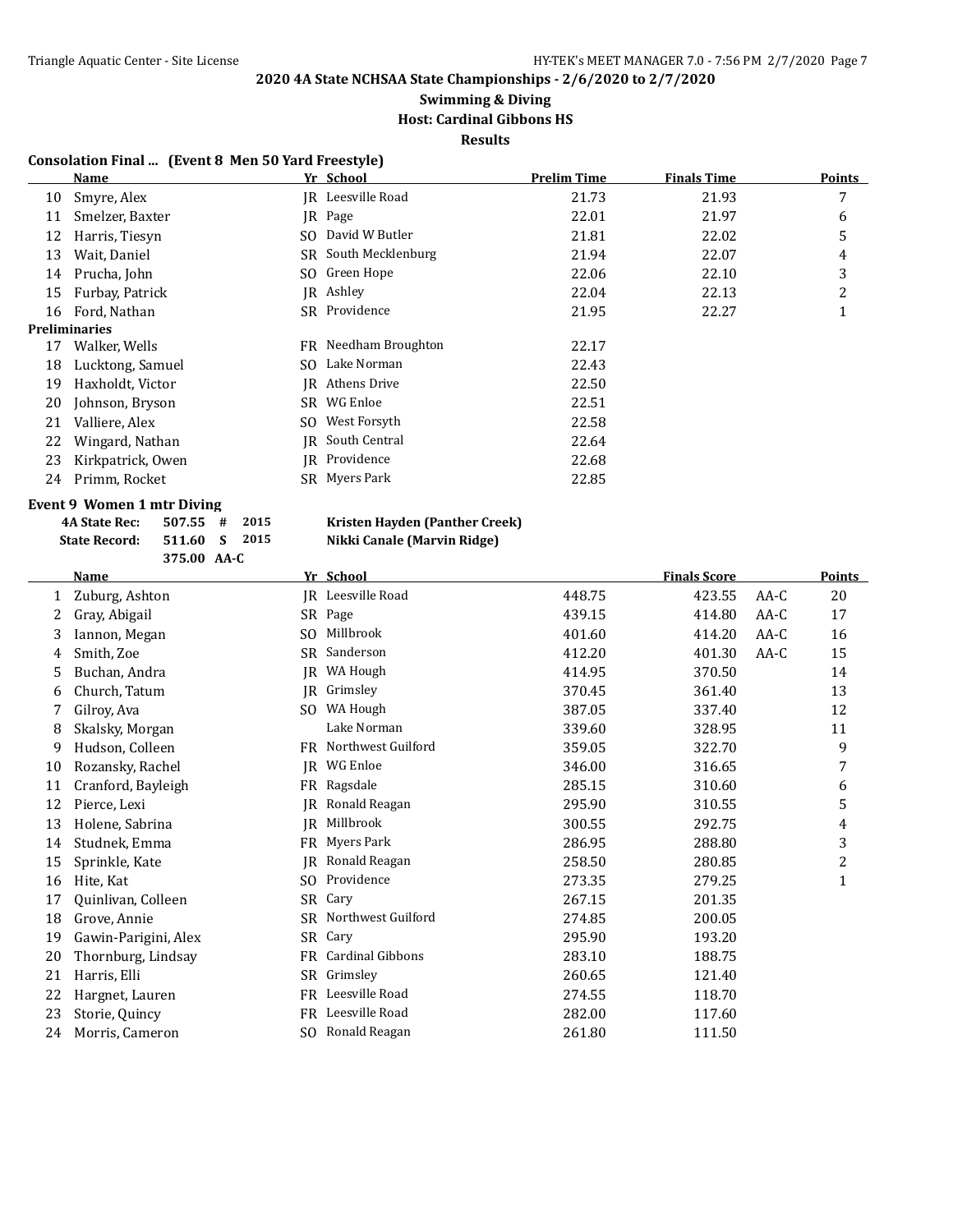#### **Swimming & Diving Host: Cardinal Gibbons HS Results**

#### **Event 10 Men 1 mtr Diving**

**4A State Rec: 637.30 # 2008 Nick McCroy(East Chapel Hill)**

|    | 2008<br><b>State Record:</b><br>637.30<br>S<br>375.00 AA-C |           | <b>Nick McCroy(East Chapel Hill)</b> |        |                     |        |               |
|----|------------------------------------------------------------|-----------|--------------------------------------|--------|---------------------|--------|---------------|
|    | <b>Name</b>                                                |           | Yr School                            |        | <b>Finals Score</b> |        | <b>Points</b> |
| 1  | Bunn, Jason                                                |           | <b>IR</b> John T Hoggard             | 455.20 | 427.30              | AA-C   | 20            |
| 2  | Edin, Peter                                                | IR        | Panther Creek                        | 448.80 | 425.85              | $AA-C$ | 17            |
| 3  | Andrus, Whit                                               | IR        | RJ Reynolds                          | 461.40 | 422.15              | AA-C   | 16            |
| 4  | Treanor, Dean                                              | FR        | WA Hough                             | 389.30 | 376.90              | $AA-C$ | 15            |
| 5  | Koncz, Chase                                               |           | Apex Friendship                      | 387.50 | 366.95              |        | 14            |
| 6  | Gourlay, James                                             | SO.       | South Mecklenburg                    | 329.20 | 366.70              |        | 13            |
| 7  | Graff, Ethan                                               | IR        | Grimsley                             | 388.25 | 359.15              |        | 12            |
| 8  | Kinney, Martin                                             |           | Needham Broughton                    | 334.95 | 339.15              |        | 11            |
| 9  | Robinson, Bryce                                            |           | Green Hope                           | 355.20 | 338.85              |        | 9             |
| 10 | Dymond, John                                               | SO.       | Ronald Reagan                        | 372.30 | 334.35              |        | 7             |
| 11 | McCallum, Peyton                                           | 9         | Millbrook                            | 303.65 | 308.75              |        | 6             |
| 12 | Walakovits, John                                           | SO.       | South Mecklenburg                    | 317.65 | 301.35              |        | 5             |
| 13 | Schuster, David                                            | SR.       | Ardrey Kell                          | 276.90 | 297.80              |        | 4             |
| 14 | Bopp, Erich                                                | <b>FR</b> | Grimsley                             | 324.60 | 296.35              |        | 3             |
| 15 | Messenger, Hank                                            |           | Needham Broughton                    | 288.25 | 296.00              |        | 2             |
| 16 | Roy, Tyler                                                 |           | Heritage                             | 287.00 | 295.60              |        | $\mathbf{1}$  |
| 17 | Rogers, Charlie                                            |           | Green Hope                           | 284.75 | 212.80              |        |               |
| 18 | Klingemann, Grayson                                        | SO.       | Apex                                 | 275.20 | 211.65              |        |               |
| 19 | Biggs, Jack                                                | IR        | Leesville Road                       | 287.70 | 208.20              |        |               |
| 20 | Allen, Conner                                              | IR        | Ronald Reagan                        | 271.20 | 203.10              |        |               |
| 21 | Boles, John                                                | SR.       | David W Butler                       | 280.75 | 130.15              |        |               |
| 22 | Brantley, Caleb                                            | SR.       | South Central                        | 304.80 | 112.95              |        |               |
| 23 | Yardley, Luke                                              |           | SR Leesville Road                    | 278.00 | 112.35              |        |               |
| 24 | Kovac, Kiernan                                             |           | SO Apex                              | 189.90 | 93.65               |        |               |

#### **Event 11 Women 100 Yard Butterfly**

| <b>4A State Rec:</b> | $51.60$ # 2019 |  |
|----------------------|----------------|--|
| <b>State Record:</b> | 51.60 S 2019   |  |
|                      | 54.42 AA-A     |  |
|                      | 55.49 AA-C     |  |

#### **4A State Rec: 51.60 # 2019 Claire Curzan(Cardinal Gibbons State Record: 51.60 S 2019 Claire Curzan(Cardinal Gibbon)**

|    | Name                      |     | Yr School         | <b>Prelim Time</b> | <b>Finals Time</b> | Points |
|----|---------------------------|-----|-------------------|--------------------|--------------------|--------|
|    | <b>Championship Final</b> |     |                   |                    |                    |        |
|    | Curzan, Claire            | SO. | Cardinal Gibbons  | 52.43              | $50.35#$ AA-A      | 20     |
|    | Wilhelm, Kiley            |     | FR Myers Park     | 55.02              | 53.24<br>AA-A      | 17     |
| 3  | Ray, Amanda               | SR. | Leesville Road    | 54.94              | 53.86<br>AA-A      | 16     |
| 4  | Watts, Mimi               | SR  | WG Enloe          | 55.36              | 55.48<br>AA-C      | 15     |
| 5. | Whitmire, Liza            |     | SR Myers Park     | 55.12              | 55.97              | 14     |
| 6  | Bloom, Taylor             |     | Apex Friendship   | 56.59              | 56.16              | 13     |
|    | Alexander, Reece          | IR  | Ronald Reagan     | 55.43              | 56.37              | 12     |
| 8  | Stolberg, Emma            | SO. | Lake Norman       | 56.13              | 56.53              | 11     |
|    | <b>Consolation Final</b>  |     |                   |                    |                    |        |
| 9  | Grill, Jenna              | SO. | EA Laney          | 57.00              | 57.52              | 9      |
| 10 | Zhu, Caroline             | SR. | WG Enloe          | 56.93              | 57.66              | 7      |
| 11 | Donlan, Molly             | FR  | South Mecklenburg | 57.84              | 57.75              | 6      |
| 12 | Petschauer, Madison       |     | SR Apex           | 58.22              | 57.80              | 5      |
| 13 | Walker, Alexis            | SR  | Charles E Jordan  | 56.67              | 58.03              | 4      |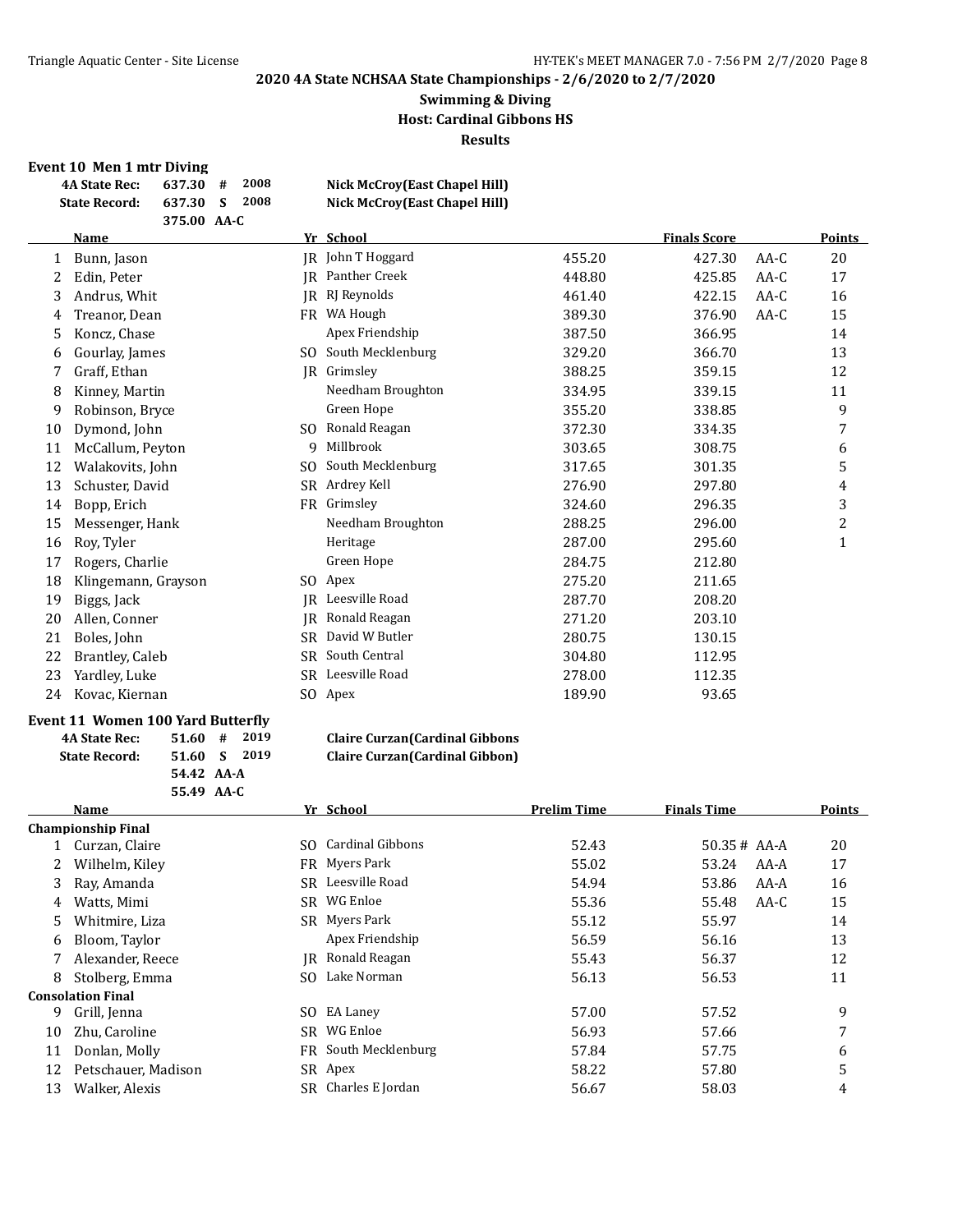# **Swimming & Diving**

## **Host: Cardinal Gibbons HS**

**Results**

#### **Consolation Final ... (Event 11 Women 100 Yard Butterfly)**

|                     | Name                 |     | Yr School             | <b>Prelim Time</b> | <b>Finals Time</b> | <b>Points</b> |
|---------------------|----------------------|-----|-----------------------|--------------------|--------------------|---------------|
|                     | 14 Fu, Jiayu         |     | JR Apex               | 57.77              | 58.68              | 3             |
| 15                  | Mitchell, Katie      |     | IR Cardinal Gibbons   | 57.36              | 59.22              | 2             |
| $\qquad \qquad - -$ | Cruz, Agnes          |     | FR Northwest Guilford | 58.14              | DQ                 |               |
|                     | <b>Preliminaries</b> |     |                       |                    |                    |               |
| 17                  | Pierce, Camila       |     | FR Athens Drive       | 58.29              |                    |               |
| 18                  | Hartis, Sydney       | IR  | Millbrook             | 58.57              |                    |               |
| 19                  | Taylor, Kayana       |     | South Caldwell        | 58.85              |                    |               |
| 20                  | Yang, Iris           | SO. | Providence            | 58.98              |                    |               |
| 21                  | Prucha, Abby         |     | FR Green Hope         | 59.01              |                    |               |
| 22                  | Kozubowski, Caroline |     | FR Wakefield          | 59.43              |                    |               |
| 23                  | Maloy, Jenna         |     | IR Riverside          | 59.52              |                    |               |
| $---$               | Sursi, Madelyn       | IR  | Lake Norman           | <b>DFS</b>         |                    |               |

#### **Event 12 Men 100 Yard Butterfly**

| 4A State Rec:        | $47.01$ # 2019 |  |
|----------------------|----------------|--|
| <b>State Record:</b> | 47.01 S 2019   |  |
|                      | 48.92 AA-A     |  |
|                      | 49.95 $AA-C$   |  |
| --                   |                |  |

**Max Edwards (Reagan) Max Edwards (Reagan)** 

|       | <b>Name</b>               |           | Yr School               | <b>Prelim Time</b> | <b>Finals Time</b> |        | Points         |
|-------|---------------------------|-----------|-------------------------|--------------------|--------------------|--------|----------------|
|       | <b>Championship Final</b> |           |                         |                    |                    |        |                |
| 1     | Ssengonzi, Jesse          |           | SR Green Hope           | 49.46              | 49.09              | $AA-C$ | 20             |
| 2     | Echols, Jeff              | <b>IR</b> | RJ Reynolds             | 49.72              | 49.56              | $AA-C$ | 17             |
| 3     | Tan, Jed                  | SR        | Panther Creek           | 50.36              | 50.07              |        | 16             |
| 4     | Schneider, Ethan          | SR        | WA Hough                | 50.42              | 50.25              |        | 15             |
| 5     | Silver, Ryan              | <b>IR</b> | Athens Drive            | 50.34              | 50.38              |        | 14             |
| 6     | Settlemyre, Jeffrey       | SR        | John T Hoggard          | 50.92              | 50.97              |        | 13             |
|       | Smyre, Alex               | <b>IR</b> | Leesville Road          | 50.63              | 51.10              |        | 12             |
| 8     | Vlahos, Luke              |           | SR West Forsyth         | 51.16              | 51.32              |        | 11             |
|       | <b>Consolation Final</b>  |           |                         |                    |                    |        |                |
| 9.    | Wombacher, Rio            | SR        | <b>Cardinal Gibbons</b> | 51.22              | 51.46              |        | 9              |
| 10    | Frye, Tommy               | IR        | WA Hough                | 51.66              | 51.55              |        | 7              |
| 11    | Pollard, Jackson          | IR.       | Green Hope              | 51.93              | 51.59              |        | 6              |
| 12    | Freeman, Spencer          | SO.       | Myers Park              | 51.81              | 51.82              |        | 5              |
| 13    | Carroll, Brody            |           | South Caldwell          | 52.33              | 51.87              |        | 4              |
| 14    | Prucha, John              | SO.       | Green Hope              | 51.98              | 51.88              |        | 3              |
| 15    | Hering, Flinn             | IR        | Page                    | 53.19              | 52.21              |        | $\overline{c}$ |
| 16    | Cantrell, Eric            |           | SR Grimsley             | 52.21              | 52.49              |        | $\mathbf{1}$   |
|       | <b>Preliminaries</b>      |           |                         |                    |                    |        |                |
| $*17$ | Lee, Hyoseon              | IR        | WG Enloe                | 53.26              |                    |        |                |
| $*17$ | Bridgham, Joey            | IR        | Athens Drive            | 53.26              |                    |        |                |
| 19    | Blake, Devin              | IR        | Providence              | 53.94              |                    |        |                |
| 20    | Doherty, Evan             |           | Heritage                | 54.41              |                    |        |                |
| 21    | Williams-Tracy, Hamlin    | IR        | Myers Park              | 55.06              |                    |        |                |
| 22    | Sobocinski, Lukas         | SR        | <b>Cardinal Gibbons</b> | 56.44              |                    |        |                |
| 23    | Donnelly, Jason           | SR        | Millbrook               | 57.01              |                    |        |                |
| $---$ | Wall, Josh                | SR        | Sanderson               | <b>DFS</b>         |                    |        |                |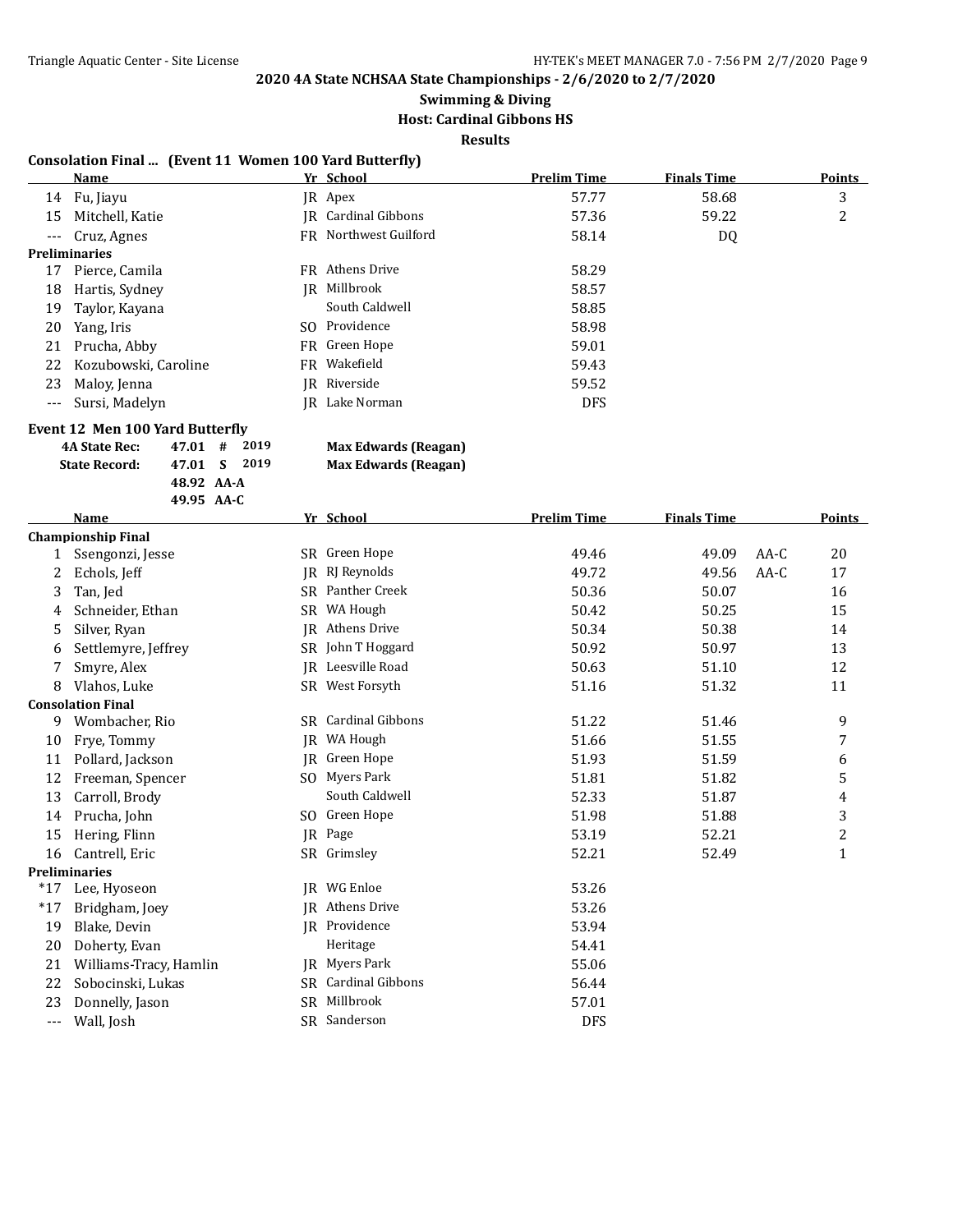#### **Swimming & Diving Host: Cardinal Gibbons HS Results**

#### **Event 13 Women 100 Yard Freestyle**

| <b>4A State Rec:</b> | 2014<br>#<br>49.68 | Emily Allen (Hough, W.A.) |
|----------------------|--------------------|---------------------------|
| <b>State Record:</b> | 2014<br>49.68 S    | Emily Allen (Hough, W.A.) |
|                      | 50.19 AA-A         |                           |
|                      | 51.05 AA-C         |                           |

|    | Name                      |     | Yr School            | <b>Prelim Time</b> | <b>Finals Time</b> |        | Points                  |
|----|---------------------------|-----|----------------------|--------------------|--------------------|--------|-------------------------|
|    | <b>Championship Final</b> |     |                      |                    |                    |        |                         |
| 1  | Ivan, Teresa              |     | JR Ardrey Kell       | 50.47              | 50.46              | $AA-C$ | 20                      |
| 2  | Sowards, Elizabeth        | IR  | WA Hough             | 51.19              | 50.83              | $AA-C$ | 17                      |
| 3  | Hicks, Hailey             | IR. | Sanderson            | 52.02              | 51.26              |        | 16                      |
| 4  | Gschwind, Olivia          |     | JR Needham Broughton | 52.18              | 51.71              |        | 15                      |
| 5  | Jacobs, Jenna             | 9   | Millbrook            | 52.58              | 52.71              |        | 14                      |
| 6  | Adams, Jennifer           | IR  | Cary                 | 52.35              | 52.90              |        | 13                      |
| 7  | Martinson, Brynn          |     | SR South Mecklenburg | 52.69              | 52.94              |        | 12                      |
| 8  | Kondratick, Morgan        |     | <b>Holly Springs</b> | 53.03              | 53.66              |        | 11                      |
|    | <b>Consolation Final</b>  |     |                      |                    |                    |        |                         |
| 9  | Tart, Bethany             | SR  | South Central        | 53.09              | 52.45              |        | 9                       |
| 10 | Long, Anna                |     | JR Green Hope        | 54.08              | 52.80              |        | 7                       |
| 11 | Murtaugh, Emma            |     | Apex Friendship      | 53.10              | 52.83              |        | 6                       |
| 12 | Baric, Elizabeth          |     | SO Green Hope        | 53.60              | 52.89              |        | 5                       |
| 13 | Garlick, Macyn            | IR. | Lake Norman          | 53.11              | 53.14              |        | 4                       |
| 14 | Wozny, Makenna            |     | FR Providence        | 53.13              | 53.25              |        | 3                       |
| 15 | Gendzel, Maya             |     | SO Myers Park        | 53.71              | 54.23              |        | $\overline{\mathbf{c}}$ |
| 16 | Holland, Mary             |     | Apex Friendship      | 54.06              | 54.49              |        | $\mathbf 1$             |
|    | Preliminaries             |     |                      |                    |                    |        |                         |
| 17 | Stowe, Caroline           |     | SO David W Butler    | 54.37              |                    |        |                         |
| 18 | Nugent, Nina              |     | Heritage             | 54.42              |                    |        |                         |
| 19 | Hauser, Mary              | SR. | Millbrook            | 54.76              |                    |        |                         |
| 20 | Garrison, Lene            |     | JR Providence        | 54.79              |                    |        |                         |
| 21 | Smith, Clare              |     | FR Green Hope        | 55.08              |                    |        |                         |
| 22 | Smith, Sydney             | SO. | Apex                 | 55.52              |                    |        |                         |
| 23 | Bazinet, Laurie-Anne      |     | SR John T Hoggard    | 55.73              |                    |        |                         |
| 24 | Bolduc, Parker            |     | FR Cardinal Gibbons  | 56.84              |                    |        |                         |

#### **Event 14 Men 100 Yard Freestyle**

| <b>4A State Rec:</b> | $44.64$ # 2017 |  |
|----------------------|----------------|--|
| <b>State Record:</b> | 44.18 S 2020   |  |
|                      | 44.95 AA-A     |  |
|                      | 45.73 AA-C     |  |

|       | Name                     |     | Yr School         | <b>Prelim Time</b> | <b>Finals Time</b> |      | <b>Points</b> |
|-------|--------------------------|-----|-------------------|--------------------|--------------------|------|---------------|
|       | Championship Final       |     |                   |                    |                    |      |               |
|       | Satterfield, John        |     | SR Green Hope     | 45.74              | 45.23              | AA-C | 20            |
| 2     | Bacon, Tate              |     | SO Wake Forest    | 46.50              | 46.19              |      | 17            |
| 3     | Womble, Ethan            |     | IR Page           | 46.35              | 46.22              |      | 16            |
| $^*4$ | Ockert, Jacob            |     | SR Panther Creek  | 47.10              | 47.00              |      | 14.50         |
| $*4$  | Ryan, Gaige              |     | SR Ardrey Kell    | 47.16              | 47.00              |      | 14.50         |
| 6     | Greeley, David           | SO. | Cardinal Gibbons  | 47.28              | 47.36              |      | 13            |
|       | Thomas, Cameron          |     | SR Athens Drive   | 47.61              | 47.96              |      | 12            |
| 8     | Parker, Will             |     | IR John T Hoggard | 47.78              | 47.98              |      | 11            |
|       | <b>Consolation Final</b> |     |                   |                    |                    |      |               |
| 9     | Adley, Logan             |     | Apex Friendship   | 48.41              | 48.08              |      | 9             |
|       |                          |     |                   |                    |                    |      |               |

 $\text{Jack Message: (Broughton)}$ **State Record: 44.18 S 2020 Tim Connery (Christ the King)**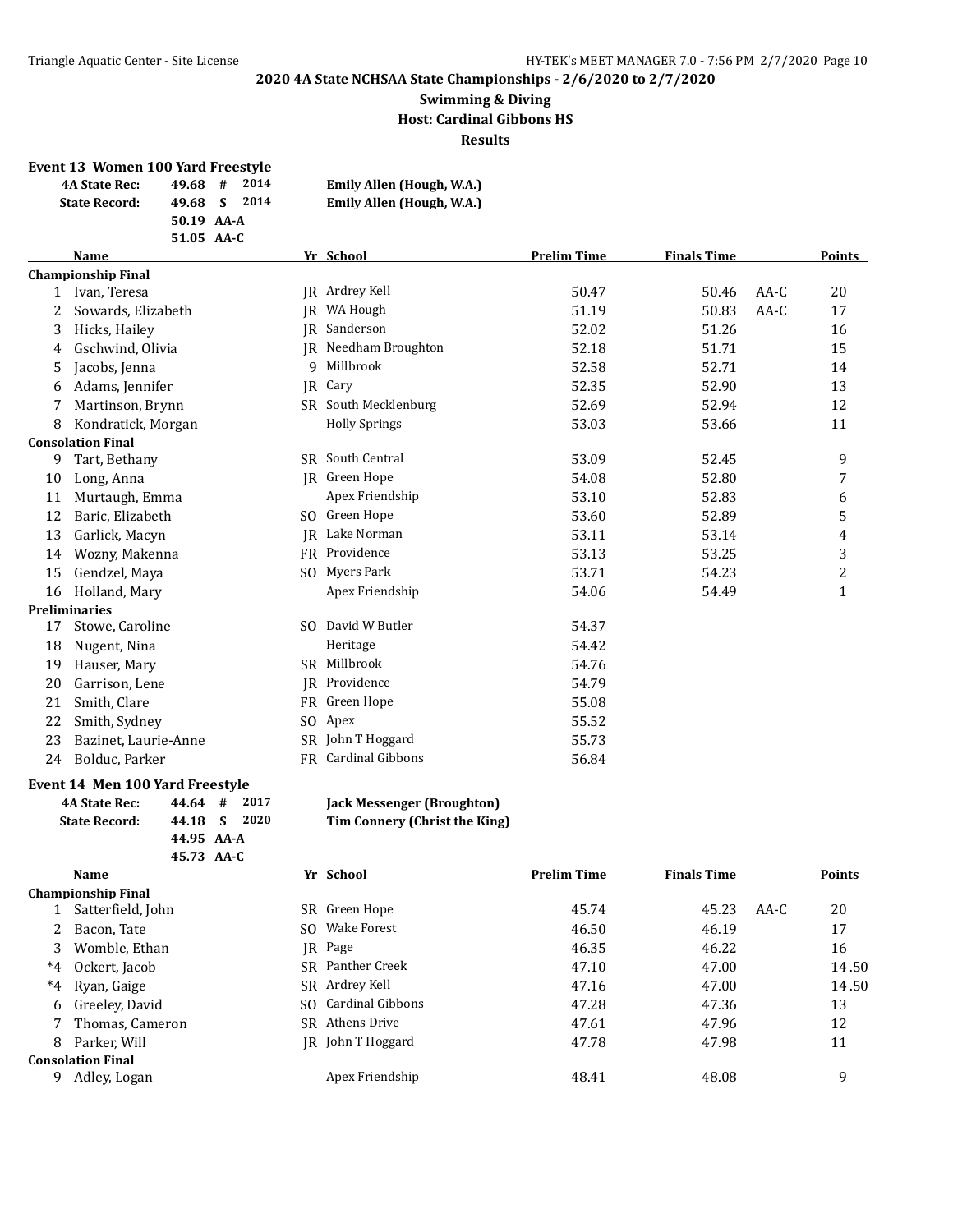## **Swimming & Diving**

### **Host: Cardinal Gibbons HS**

**Results**

#### **Consolation Final ... (Event 14 Men 100 Yard Freestyle)**

|      | Name                 |     | Yr School               | <b>Prelim Time</b> | <b>Finals Time</b> | Points |
|------|----------------------|-----|-------------------------|--------------------|--------------------|--------|
| 10   | Sapp, John           |     | IR Myers Park           | 48.93              | 48.33              | 7      |
| 11   | Moore, Joshua        | SO. | <b>Cardinal Gibbons</b> | 48.65              | 48.97              | 6      |
| 12   | Walker, Wells        |     | FR Needham Broughton    | 48.78              | 49.02              | 5      |
| 13   | Harris, Tiesyn       | SO. | David W Butler          | 49.00              | 49.16              | 4      |
| 14   | Gillispie, Jake      |     | SR Grimsley             | 49.31              | 49.53              | 3      |
| 15   | Brashear, Michael    |     | SO South Mecklenburg    | 49.30              | 49.66              | 2      |
| 16   | Coppedge, Thomas     |     | JR Sanderson            | 48.67              | 50.18              | ┸      |
|      | <b>Preliminaries</b> |     |                         |                    |                    |        |
|      | Tars, Robert         |     | SO Ragsdale             | 47.58              |                    |        |
| 18   | Patton, Cole         |     | SR Providence           | 49.37              |                    |        |
| 19   | Boice, Graeme        |     | IR Corinth-Holders      | 49.52              |                    |        |
| 20   | Yeh, Ryan            | IR  | Lake Norman             | 49.67              |                    |        |
| 21   | Jong, Ethan          | SO. | Panther Creek           | 49.89              |                    |        |
| 22   | Stepanion, Andrew    | SO. | Leesville Road          | 50.16              |                    |        |
| 23   | Copeland, Harrison   |     | SR Ronald Reagan        | 50.27              |                    |        |
| $--$ | Boone, Garrett       | IR  | South Mecklenburg       | <b>DFS</b>         |                    |        |
|      |                      |     |                         |                    |                    |        |

### **Event 15 Women 500 Yard Freestyle**

|     | ס-תח נטוטיד            |           |                      |                  |                    |        |               |
|-----|------------------------|-----------|----------------------|------------------|--------------------|--------|---------------|
|     | <b>Name</b>            |           | Yr School            | <b>Seed Time</b> | <b>Finals Time</b> |        | <b>Points</b> |
| 1   | Ray, Amanda            |           | SR Leesville Road    | 5:00.62          | 4:50.48            | AA-A   | 20            |
| 2   | Rauch, Katie           | IR        | South Mecklenburg    | 4:54.56          | 4:51.11            | AA-A   | 17            |
| 3   | Cotter, Keelan         |           | FR Green Hope        | 4:59.01          | 4:55.86            | $AA-C$ | 16            |
| 4   | Morgan, Sydney         | <b>FR</b> | Green Hope           | 4:59.10          | 5:00.89            |        | 15            |
| 5.  | Carson, Megan          |           | Apex Friendship      | 5:02.17          | 5:02.47            |        | 14            |
| 6   | Grotjohn, Kennedy      |           | SR Cary              | 5:09.77          | 5:03.08            |        | 13            |
|     | Hughes, Ashley         | SO.       | Panther Creek        | 5:12.43          | 5:03.36            |        | 12            |
| 8   | Davis, Laura           | IR.       | Providence           | 5:07.31          | 5:03.53            |        | 11            |
| 9   | Stolberg, Emma         | SO.       | Lake Norman          | 5:07.68          | 5:03.62            |        | 9             |
| 10  | Rydzewski, Amber       | IR.       | Middle Creek         | 5:06.89          | 5:04.95            |        | 7             |
| 11  | Bardsley, Helena       | SR.       | Lake Norman          | 5:09.42          | 5:07.70            |        | 6             |
| 12  | Lahiff, Julie          | <b>IR</b> | Cardinal Gibbons     | 5:10.03          | 5:10.57            |        | 5             |
| 13  | Reilly, Morgan         | SR        | Green Hope           | 5:10.66          | 5:10.76            |        | 4             |
| 14  | Bartis, Rowan          | <b>IR</b> | Myers Park           | 5:11.81          | 5:11.10            |        | 3             |
| 15  | Banks, Madie           | IR.       | Panther Creek        | 5:10.48          | 5:12.45            |        | 2             |
| 16  | Boulware, Sophie       | IR.       | Millbrook            | 5:04.76          | 5:14.26            |        | 1             |
| 17  | Teachey, Michaela      | IR.       | Millbrook            | 5:21.53          | 5:15.10            |        |               |
| 18  | Oettinger, Emily       | SR        | Providence           | 5:13.85          | 5:15.16            |        |               |
| 19  | Bezuidenhout, Clarissa | <b>FR</b> | <b>Wake Forest</b>   | 5:16.91          | 5:18.05            |        |               |
| 20  | Yount, Carley          | IR        | WA Hough             | 5:18.69          | 5:18.19            |        |               |
| 21  | Hughes, Natalie        | <b>FR</b> | Wakefield            | 5:20.75          | 5:22.89            |        |               |
| 22  | Inscore, Janie         |           | JR Millbrook         | 5:22.02          | 5:25.63            |        |               |
| 23  | Rieker, Julianna       | IR        | Ronald Reagan        | 5:22.31          | 5:26.46            |        |               |
| --- | Sciaudone, Rose        |           | FR Needham Broughton | 5:19.59          | <b>DFS</b>         |        |               |

**<sup>4</sup>A State Rec: 4:40.98 # 2014 Hannah Moore (Green Hope) State Record: 4:40.98 S 2014 4:52.18 AA-A 4:56.85 AA-C**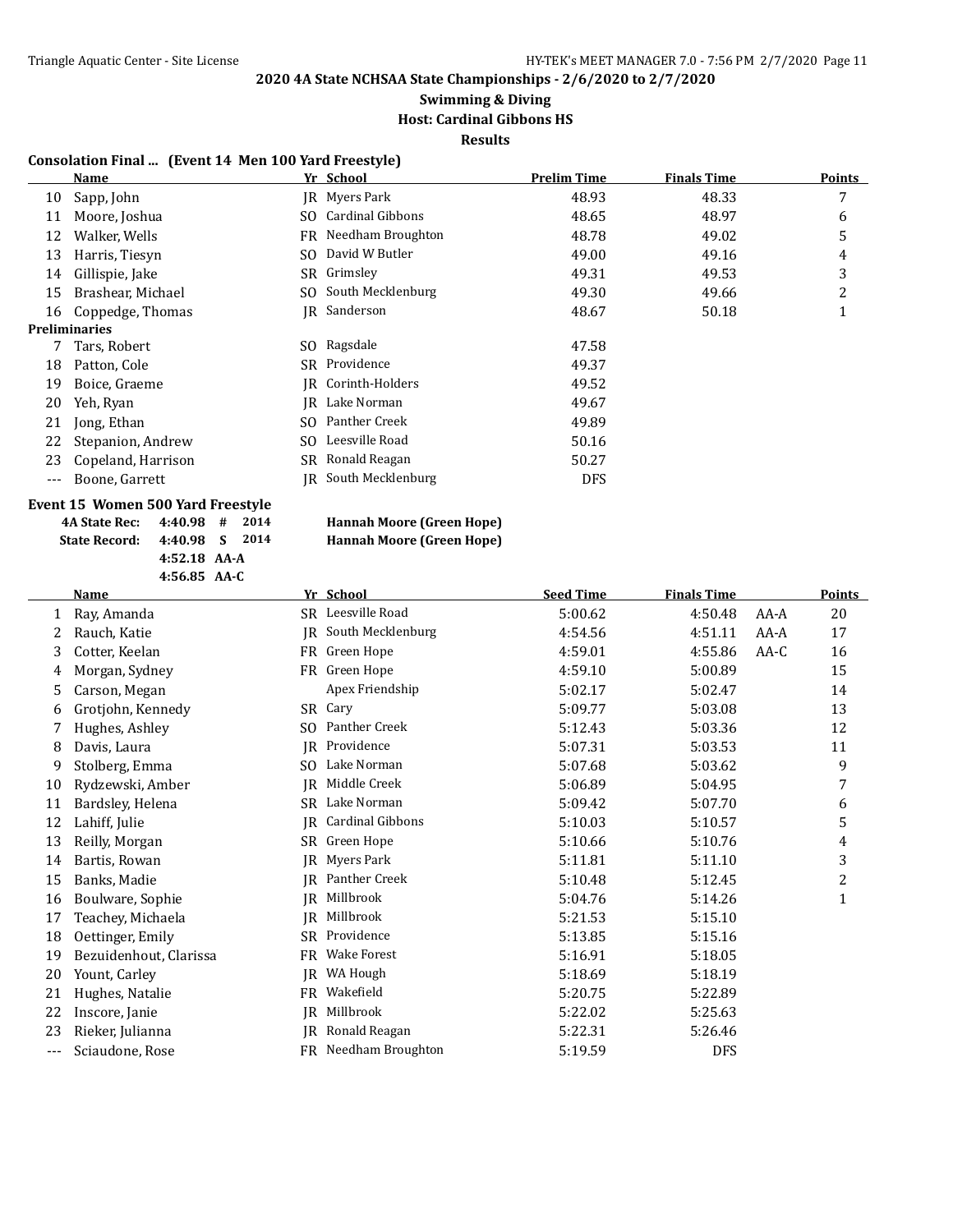#### **Swimming & Diving Host: Cardinal Gibbons HS Results**

#### **Event 16 Men 500 Yard Freestyle**

| 4A State Rec: 4:20.67 # |              | 2019  | Jack Walker (Myers Park)          |
|-------------------------|--------------|-------|-----------------------------------|
| <b>State Record:</b>    | 4:18.70 S    | -2019 | <b>Ross Dant (Newton-Conover)</b> |
|                         | 4:28.38 AA-A |       |                                   |
|                         | 4:33.10 AA-C |       |                                   |

|    | Name              |     | Yr School               | <b>Seed Time</b> | <b>Finals Time</b> |        | Points         |
|----|-------------------|-----|-------------------------|------------------|--------------------|--------|----------------|
|    | Haughey, Braeden  | SO. | Middle Creek            | 4:35.24          | 4:26.44            | $AA-A$ | 20             |
|    | Hughes, Connor    | IR  | Panther Creek           | 4:34.66          | 4:32.11            | AA-C   | 17             |
| 3  | Hering, Tanner    |     | SR Page                 | 4:35.14          | 4:32.14            | AA-C   | 16             |
| 4  | Cotter, Michael   | SO. | Green Hope              | 4:42.24          | 4:32.92            | AA-C   | 15             |
| 5  | Atherton, Alex    | SR. | WA Hough                | 4:40.53          | 4:34.10            |        | 14             |
| 6  | Cairns, Zach      | SR  | <b>Cardinal Gibbons</b> | 4:37.65          | 4:34.44            |        | 13             |
|    | Dyke, Thor        | SO. | Athens Drive            | 4:34.48          | 4:35.04            |        | 12             |
| 8  | Freeman, Spencer  | SO. | Myers Park              | 4:42.43          | 4:37.85            |        | 11             |
| 9  | Cantrell, Eric    | SR  | Grimsley                | 4:42.12          | 4:37.92            |        | 9              |
| 10 | Russell, Kellen   | SO. | Cardinal Gibbons        | 4:42.36          | 4:40.92            |        | 7              |
| 11 | Harris, Dax       | SO. | Grimsley                | 4:42.41          | 4:41.89            |        | 6              |
| 12 | Carter, Jared     | SR  | Green Hope              | 4:41.96          | 4:42.12            |        | 5              |
| 13 | Frye, Tommy       | IR  | WA Hough                | 4:41.47          | 4:43.94            |        | 4              |
| 14 | Perkins, Tull     | IR  | Cardinal Gibbons        | 4:44.95          | 4:46.44            |        | 3              |
| 15 | Partrick, Michael | SR  | Corinth-Holders         | 4:45.27          | 4:47.68            |        | $\overline{c}$ |
| 16 | Brodnick, Seth    | IR  | Leesville Road          | 4:46.60          | 4:47.71            |        | $\mathbf{1}$   |
| 17 | Berkeley, William | SO. | Myers Park              | 4:49.52          | 4:49.77            |        |                |
| 18 | Jacobs, Chad      | 9   | Millbrook               | 4:49.05          | 4:49.92            |        |                |
| 19 | Dunlap, Willi     |     | Needham Broughton       | 4:50.94          | 4:51.28            |        |                |
| 20 | Deng, Jake        |     | <b>Mallard Creek</b>    | 4:50.22          | 4:51.96            |        |                |
| 21 | Frye, Robby       | FR. | WA Hough                | 4:51.53          | 4:52.09            |        |                |
| 22 | Johnson, Gavin    | SO. | South Mecklenburg       | 4:48.06          | 4:52.23            |        |                |
| 23 | Blackburn, Connor | IR  | Leesville Road          | 4:53.38          | 4:56.23            |        |                |
| 24 | Howard, Sam       | IR  | South Mecklenburg       | 4:53.29          | 4:56.58            |        |                |
|    |                   |     |                         |                  |                    |        |                |

#### **Event 17 Women 200 Yard Freestyle Relay**

| 4A State Rec: 1:33.22 #      |                | - 2014 | <b>Charlotte Catholic</b> |
|------------------------------|----------------|--------|---------------------------|
| State Record: 1:33.22 S 2014 |                |        | <b>Charlotte Catholic</b> |
|                              | $1:35.36$ AA-A |        |                           |
|                              | $1:36.94$ AA-C |        |                           |

|    | Team                      | Relav                 | <b>Prelim Time</b>      | <b>Finals Time</b>     | <b>Points</b> |
|----|---------------------------|-----------------------|-------------------------|------------------------|---------------|
|    | <b>Championship Final</b> |                       |                         |                        |               |
|    | Green Hope                |                       | 1:35.27                 | AA-A<br>1:34.30        | 40            |
|    | 1) Baric, Elizabeth SO    | 2) Long, Anna JR      | 3) Carson, Katherine SO | 4) Baric, Maria SR     |               |
| 2  | Myers Park                |                       | 1:36.06                 | 1:35.77<br>AA-C        | 34            |
|    | 1) Lindauer, Sophia FR    | 2) Gendzel, Maya SO   | 3) Russell, Claire SR   | 4) Whitmire, Liza SR   |               |
| 3  | Cardinal Gibbons          |                       | 1:37.56                 | $1:36.06$ AA-C         | 32            |
|    | 1) Bolduc, Parker FR      | 2) Mitchell, Katie JR | 3) Milberg, Katy SR     | 4) Curzan, Claire SO   |               |
| 4  | Lake Norman               |                       | 1:37.35                 | $1:36.85$ AA-C         | 30            |
|    | 1) Mangaoang, Desirae SR  | 2) Dona, Hanani SO    | 3) Garlick, Macyn JR    | 4) Stolberg, Emma SO   |               |
| 5. | South Mecklenburg         |                       | 1:39.06                 | 1:39.09                | 28            |
|    | 1) Brashear, Grace SR     | 2) Robinson, Haley JR | 3) Vendal, Ella SR      | 4) Martinson, Brynn SR |               |
| 6  | Ardrey Kell               |                       | 1:38.43                 | 1:39.16                | 26            |
|    | 1) Adams, Taylyn SO       | 2) Hangyas, Oceane JR | 3) Bocian, Abby FR      | 4) Ivan, Teresa JR     |               |
|    | Providence                |                       | 1:39.75                 | 1:39.40                | 24            |
|    | 1) Ruppert, Vivian FR     | 2) Garrison, Lene JR  | 3) Yang, Iris SO        | 4) Wozny, Makenna FR   |               |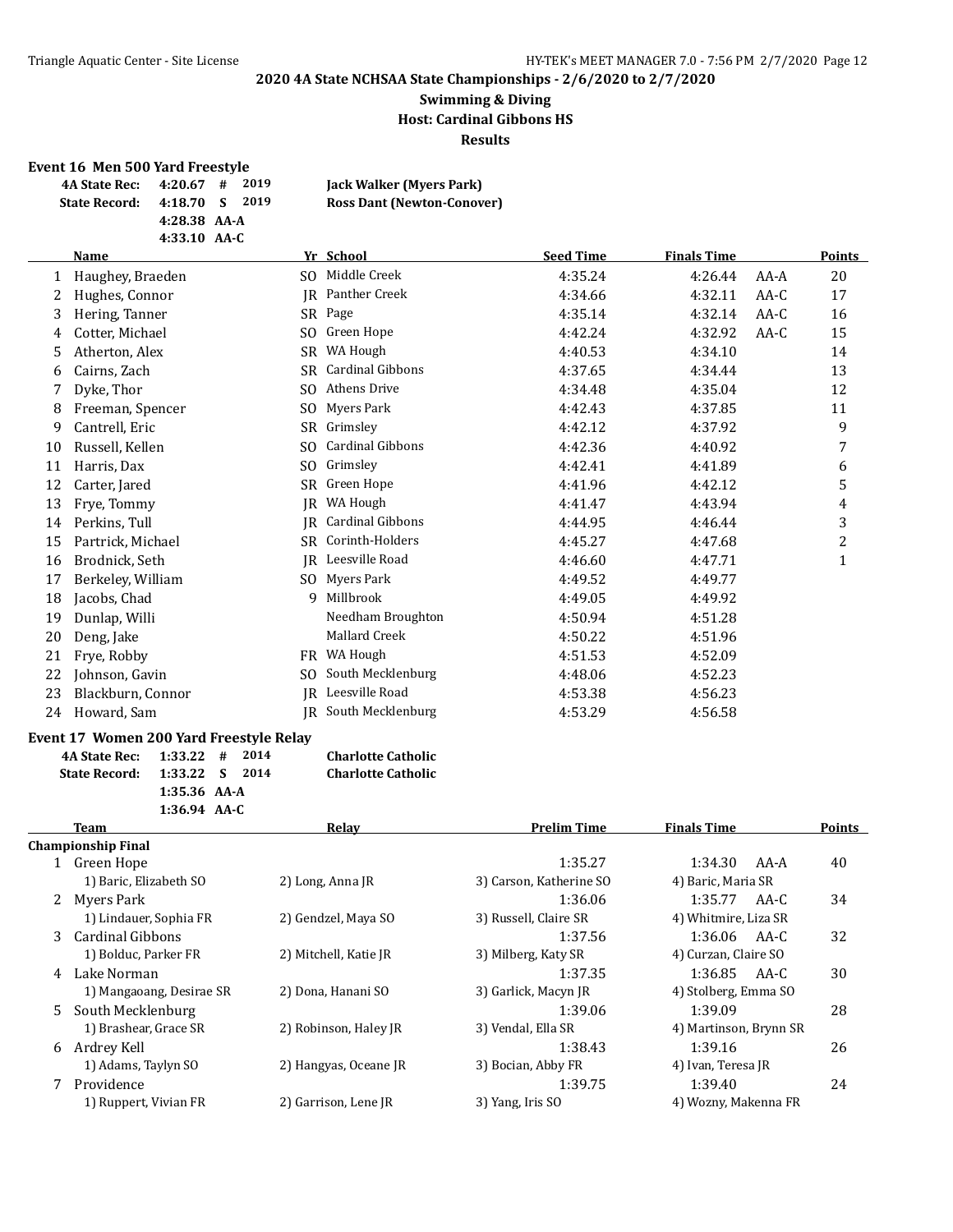# **Swimming & Diving**

**Host: Cardinal Gibbons HS**

**Results**

#### **Championship Final ... (Event 17 Women 200 Yard Freestyle Relay)**

|          | <b>Team</b>                                  | Relay                      | <b>Prelim Time</b>           | <b>Finals Time</b>          | <b>Points</b> |
|----------|----------------------------------------------|----------------------------|------------------------------|-----------------------------|---------------|
| 8        | RJ Reynolds                                  |                            | 1:39.83                      | 1:39.88                     | 22            |
|          | 1) Fitzgerald, Jane SO                       | 2) Kim, Catherine FR       | 3) Mohr, Katie SO            | 4) Echols, Caroline FR      |               |
|          | <b>Consolation Final</b>                     |                            |                              |                             |               |
| 9        | Sanderson                                    |                            | 1:40.67                      | 1:38.94                     | 18            |
|          | 1) Hochstrasser, Catelin SO                  | 2) Campbell, Emily SO      | 3) Zalkind, Grace SR         | 4) Hicks, Hailey JR         |               |
|          | 10 Apex                                      |                            | 1:41.07                      | 1:39.38                     | 14            |
|          | 1) Fu, Jiayu JR                              | 2) Smith, Sydney SO        | 3) Petschauer, Madison SR    | 4) Joyce, Genevieve SR      |               |
|          | 11 Apex Friendship                           |                            | 1:41.33                      | 1:40.18                     | 12            |
|          | 1) Legarth, Megan                            | 2) Carson, Megan           | 3) Lillis, Ryan              | 4) Holland, Mary            |               |
|          | 12 Grimsley                                  |                            | 1:41.02                      | 1:41.44                     | 10            |
|          | 1) Sullivan, Claire JR                       | 2) Thomas, Camden JR       | 3) Xiao, Sunny SR            | 4) Pinnix, Omega SR         |               |
| 13       | Millbrook                                    |                            | 1:39.84                      | 1:41.78                     | 8             |
|          | 1) Jacobs, Jenna 9                           | 2) Jean, Ashley JR         | 3) Hartis, Sydney JR         | 4) Boulware, Sophie JR      |               |
| 14       | Leesville Road                               |                            | 1:43.54                      | 1:42.14                     | 6             |
|          | 1) Speerschneider, Kate SO                   | 2) Decamp, Elise JR        | 3) Hawkins, Taylor JR        | 4) Mast, Alexis FR          |               |
|          | *15 WG Enloe                                 |                            | 1:42.46                      | 1:42.49                     | 3             |
|          | 1) Chignell, Katie SO                        | 2) Chando, Carin JR        | 3) Briggs, Miyako SO         | 4) Pluska, Olivia JR        |               |
|          | *15 Heritage                                 |                            | 1:43.47                      | 1:42.49                     | 3             |
|          | 1) Ortiz, Elaine                             | 2) Balbuena, Gabby         | 3) Grasso, Aynslee           | 4) Nugent, Nina             |               |
|          | <b>Preliminaries</b>                         |                            |                              |                             |               |
|          | 17 Panther Creek                             |                            | 1:43.62                      |                             |               |
|          | 1) Stark, Liv JR                             | 2) Tjandra, Sammy FR       | 3) Honaker, Olivia SR        | 4) Link, Madison SR         |               |
| 18       | Charles E Jordan                             |                            | 1:43.72                      |                             |               |
|          | 1) Day, Keenan SO                            | 2) Febre, Kirsten SR       | 3) Hickey, Dillan SO         | 4) Walker, Alexis SR        |               |
| 19       | John T Hoggard                               |                            | 1:43.87                      |                             |               |
|          | 1) Hyldahl, Aubrey Ella SR                   | 2) Bazinet, Laurie-Anne SR | 3) Phillips, Paige JR        | 4) Wells, Mary SR           |               |
|          | 20 Wake Forest                               |                            | 1:44.74                      |                             |               |
|          | 1) Park, Kaila SR                            | 2) Hirsch, Danielle JR     | 3) Bezuidenhout, Clarissa FR | 4) Bezuidenhout, Chrisna FR |               |
|          | 21 David W Butler                            |                            | 1:45.32                      |                             |               |
|          | 1) Youngblood, Reagan JR                     | 2) Money, Adelynne JR      | 3) Kolodziey, Elizabeth      | 4) Jordan, Veronika SR      |               |
| 22       | Green Level                                  |                            | 1:45.72                      |                             |               |
|          | 1) Holt, Hailey FR                           | 2) McRae, Katherine SO     | 3) Levesque, Heather FR      | 4) Djuric, Sara FR          |               |
| $\cdots$ | Page                                         |                            | DO.                          |                             |               |
|          | 1) Willett, Riley FR                         | 2) Gesse, Eliza SR         | 3) Holian, Sinclair SR       | 4) Ally, Emily JR           |               |
| $---$    | WA Hough                                     |                            | DO.                          |                             |               |
|          | 1) Merritt, Kensley SR                       | 2) Yount, Katelyn JR       | 3) Putnam, Riche' SO         | 4) Tripsa, Martha SR        |               |
|          | Event 18 Men 200 Yard Freestyle Relay        |                            |                              |                             |               |
|          | $1:23.66$ #<br>2014<br><b>4A State Rec:</b>  | Rose, J. H.                |                              |                             |               |
|          | S<br>2014<br><b>State Record:</b><br>1:23.66 | Rose, J. H.                |                              |                             |               |
|          | 1:24.80 AA-A                                 |                            |                              |                             |               |
|          | 1:25.86 AA-C                                 |                            |                              |                             |               |

|   | <b>Team</b>           | Relav                  | <b>Prelim Time</b>     | <b>Finals Time</b>    | Points |
|---|-----------------------|------------------------|------------------------|-----------------------|--------|
|   | Championship Final    |                        |                        |                       |        |
|   | Green Hope            |                        | 1:25.74                | 1:24.83<br>AA-C       | 40     |
|   | 1) Prucha, Ben JR     | 2) Pollard, Jackson JR | 3) Moore, Michael SR   | 4) Cotter, Michael SO |        |
| 2 | Page                  |                        | 1:25.97                | AA-C<br>1:24.98       | 34     |
|   | 1) Smelzer, Baxter JR | 2) Womble, Ethan JR    | 3) Hering, Tanner SR   | 4) Mikuta, Reid SR    |        |
|   | Athens Drive          |                        | 1:26.43                | 1:25.71<br>AA-C       | 32     |
|   | 1) Baldwin, Daniel SR | 2) Dyke, Thor SO       | 3) Goembel, Matthew SO | 4) Thomas, Cameron SR |        |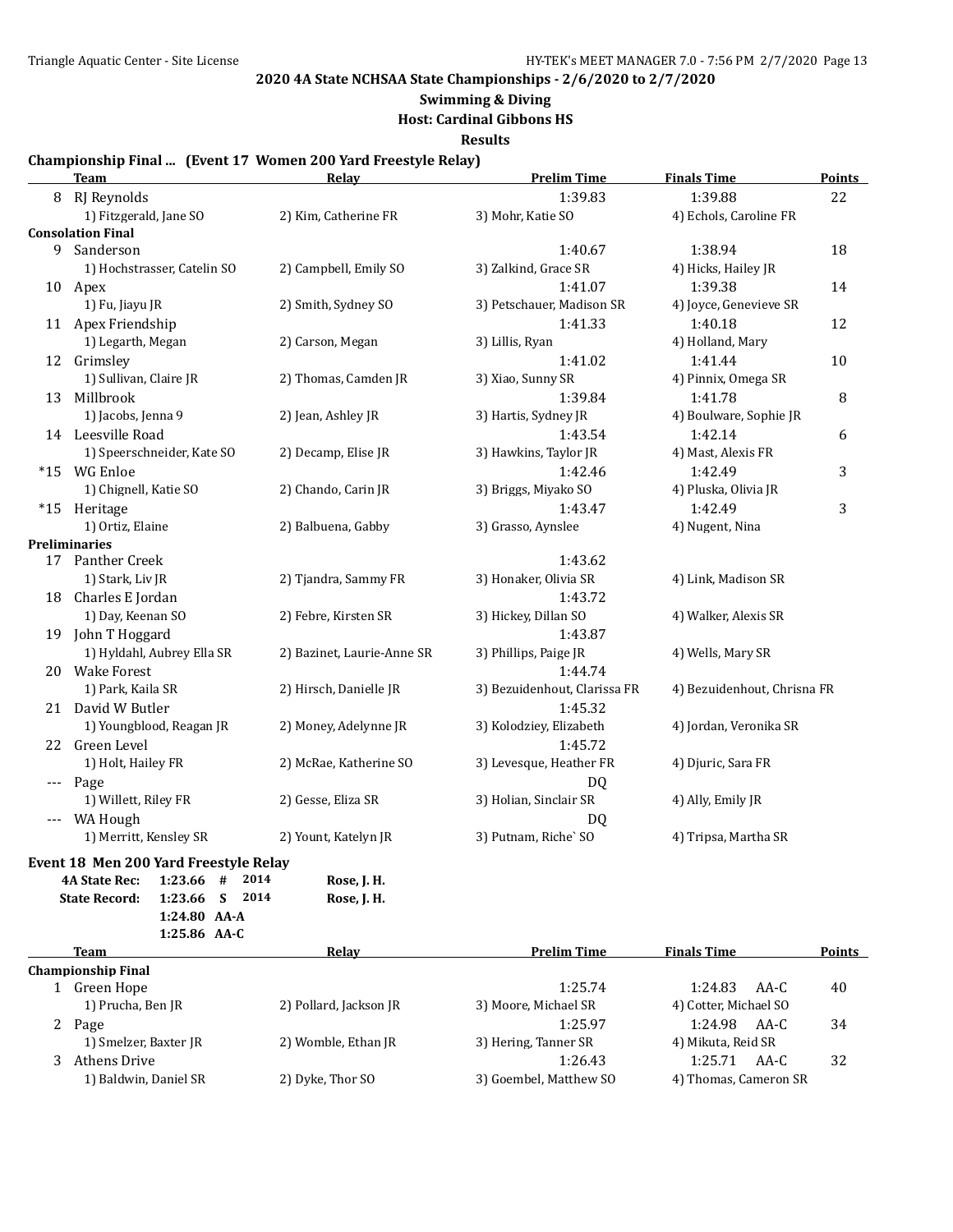# **Swimming & Diving**

**Host: Cardinal Gibbons HS**

**Results**

#### **Championship Final ... (Event 18 Men 200 Yard Freestyle Relay)**

|    | <b>Team</b>              | <b>Relay</b>            | <b>Prelim Time</b>         | <b>Finals Time</b>           | <b>Points</b>  |
|----|--------------------------|-------------------------|----------------------------|------------------------------|----------------|
| 4  | Cardinal Gibbons         |                         | 1:25.95                    | 1:25.86<br>AA-C              | 30             |
|    | 1) Wombacher, Rio SR     | 2) Cairns, Zach SR      | 3) Moore, Joshua SO        | 4) Greeley, David SO         |                |
| 5. | Panther Creek            |                         | 1:26.47                    | 1:26.77                      | 28             |
|    | 1) Tjandra, Davin SR     | 2) Ockert, Jacob SR     | 3) Ghim, Christopher SR    | 4) Tan, Jed SR               |                |
| 6  | <b>Myers Park</b>        |                         | 1:27.87                    | 1:27.52                      | 26             |
|    | 1) Primm, Rocket SR      | 2) Sapp, John JR        | 3) Hohnbaum, Graham SO     | 4) Williams-Tracy, Hamlin JR |                |
| 7  | West Forsyth             |                         | 1:27.94                    | 1:27.99                      | 24             |
|    | 1) Valliere, Alex SO     | 2) Freiberg, Jake SR    | 3) Vlahos, Luke SR         | 4) Greene, Connor SR         |                |
| 8  | Sanderson                |                         | 1:28.33                    | 1:29.23                      | 22             |
|    | 1) Roberts, Grayson SR   | 2) Coppedge, Thomas JR  | 3) Wall, Josh SR           | 4) Becker, Perry SR          |                |
|    | <b>Consolation Final</b> |                         |                            |                              |                |
| 9  | South Mecklenburg        |                         | 1:29.99                    | 1:28.98                      | 18             |
|    | 1) Wait, Daniel SR       | 2) Green, Mason FR      | 3) Brashear, Michael SO    | 4) McCreery, Coleman SO      |                |
|    | 10 Wake Forest           |                         | 1:29.36                    | 1:29.02                      | 14             |
|    | 1) McLawhorn, Melvin SR  | 2) Quaresma, David SO   | 3) Bezuidenhout, Gideon SR | 4) Bacon, Tate SO            |                |
|    | 11 Holly Springs         |                         | 1:29.58                    | 1:29.32                      | 12             |
|    | 1) Heffron, Fisher SR    | 2) Tobul, Tommy JR      | 3) Riley, Nick JR          | 4) Bunger, Joe SO            |                |
|    | 12 WA Hough              |                         | 1:30.23                    | 1:29.64                      | 10             |
|    | 1) Garcia, Gabe SO       | 2) Schneider, Ethan SR  | 3) Frye, Robby FR          | 4) Atherton, Alex SR         |                |
|    | 13 RJ Reynolds           |                         | 1:29.68                    | 1:29.71                      | 8              |
|    | 1) Echols, Jeff JR       | 2) Brown, Logan JR      | 3) Walls, Harrison JR      | 4) Nario, Austin SR          |                |
|    | 14 Apex Friendship       |                         | 1:30.58                    | 1:30.89                      | 6              |
|    | 1) Adley, Logan          | 2) Carson, Davis        | 3) Cook, Hunter            | 4) Vasudevan, Srikant        |                |
|    | 15 John T Hoggard        |                         | 1:29.79                    | 1:30.94                      | 4              |
|    | 1) Luo, Matthew JR       | 2) Langtry, Ryan FR     | 3) Samuel, Evan SR         | 4) Parker, Will JR           |                |
|    | 16 Providence            |                         | 1:30.04                    | 1:31.18                      | $\overline{c}$ |
|    | 1) Kirkpatrick, Owen JR  | 2) Park, Luke SR        | 3) LaChapelle, Luc SO      | 4) Patton, Cole SR           |                |
|    | <b>Preliminaries</b>     |                         |                            |                              |                |
|    | 17 Riverside             |                         | 1:31.31                    |                              |                |
|    | 1) Weaver, Ryan SO       | 2) Smith, Benjamin SO   | 3) Roth, Shane JR          | 4) McCullen, Andrew SR       |                |
|    | 18 Ardrey Kell           |                         | 1:31.35                    |                              |                |
|    | 1) Hull, Davis SO        | 2) Royster, Jake JR     | 3) Mazarguil, Bastian SO   | 4) Ryan, Gaige SR            |                |
|    | 19 Ashley                |                         | 1:31.61                    |                              |                |
|    | 1) Page, Benjamin FR     | 2) Ross, Evensen SR     | 3) Butner, Mark JR         | 4) Furbay, Patrick JR        |                |
| 20 | Charles E Jordan         |                         | 1:31.79                    |                              |                |
|    | 1) Collins, Joshua SO    | 2) Day, Collin JR       | 3) Hagen, Jackson SO       | 4) McGovern, Camden SR       |                |
|    | 21 Leesville Road        |                         | 1:31.90                    |                              |                |
|    | 1) Scott, Mason SO       | 2) Watkins, Sammy FR    | 3) Countie, Kyle FR        | 4) Smyre, Alex JR            |                |
|    | 22 Lake Norman           |                         | 1:31.92                    |                              |                |
|    | 1) Yeh, Ryan JR          | 2) Mathiason, Carter SR | 3) Lanois, Jake SR         | 4) Lucktong, Samuel SO       |                |
|    | 23 WG Enloe              |                         | 1:33.24                    |                              |                |
|    | 1) Foglia, Joseph JR     | 2) Lee, Christian SO    | 3) Chen, Andrew SO         | 4) Johnson, Bryson SR        |                |
|    | 24 Millbrook             |                         | 1:34.17                    |                              |                |
|    | 1) O'Neill, Trevor SR    | 2) Donnelly, Jason SR   | 3) Legge, Ryan SR          | 4) Jacobs, Chad 9            |                |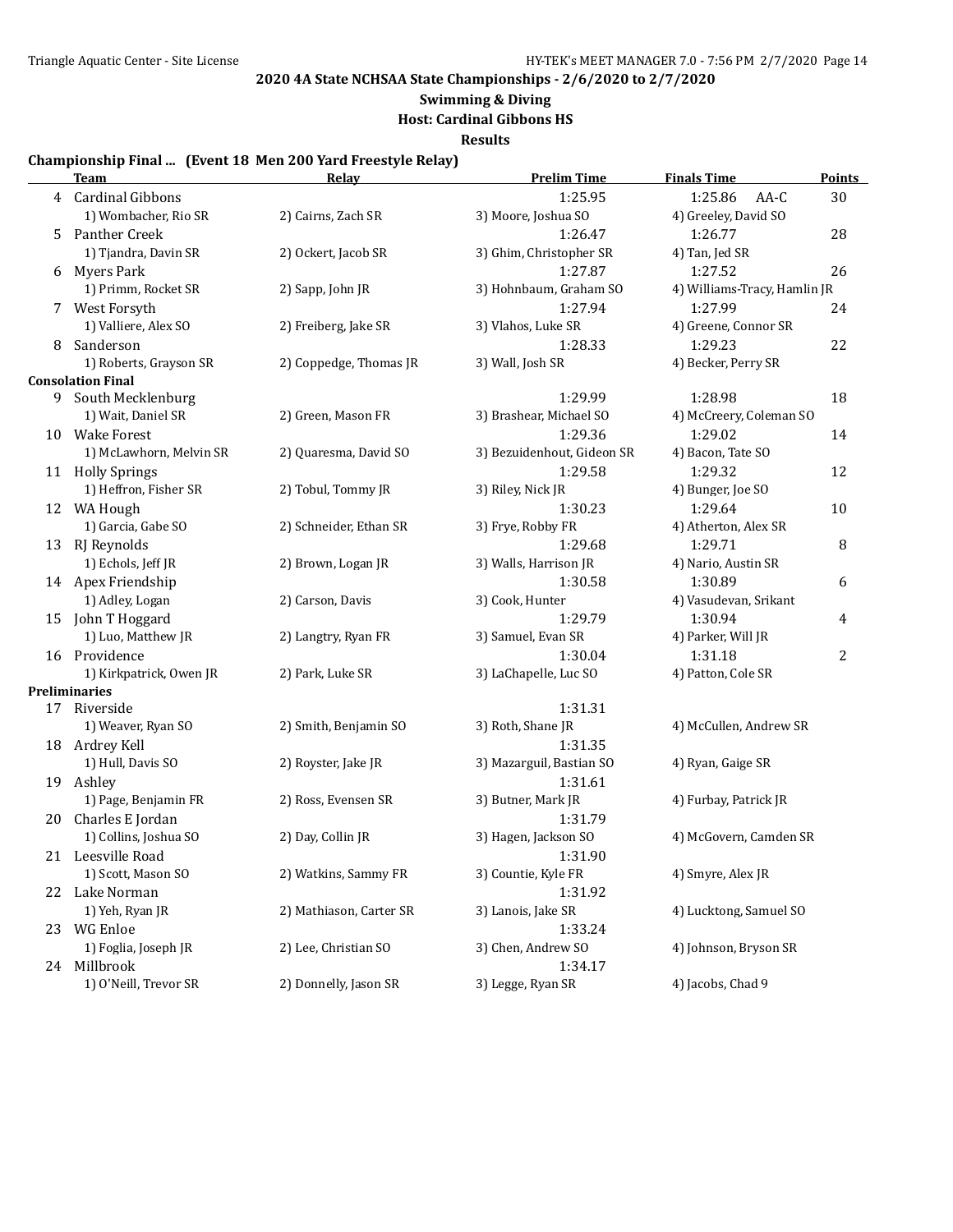#### **Swimming & Diving Host: Cardinal Gibbons HS Results**

#### **Event 19 Women 100 Yard Backstroke**

| <b>4A State Rec:</b> | 2019<br>#<br>51.88 | <b>Claire Curzan (Cardinal Gibbons</b> |
|----------------------|--------------------|----------------------------------------|
| <b>State Record:</b> | 51.88 S 2019       | <b>Claire Curzan (Cardinal Gibbon)</b> |
|                      | 54.80 AA-A         |                                        |
|                      | 55.92 AA-C         |                                        |

# **Name Yr School Prelim Time Finals Time Points**

|     | <b>Championship Final</b> |     |                     |         |             |        |              |
|-----|---------------------------|-----|---------------------|---------|-------------|--------|--------------|
| 1   | Curzan, Claire            |     | SO Cardinal Gibbons | 52.60   | 51.38# AA-A |        | 20           |
| 2   | Merritt, Kensley          | SR  | WA Hough            | 53.71   | 53.31       | $AA-A$ | 17           |
| 3   | Hanley, Amaya             | IR  | WA Hough            | 54.92   | 54.67       | $AA-A$ | 16           |
| 4   | Clark, Abigail            | SO. | Cary                | 56.43   | 55.84       | $AA-C$ | 15           |
| 5   | Welsh, Lily               | FR  | Needham Broughton   | 55.18   | 56.10       |        | 14           |
| 6   | Morris, Taylor            |     | Needham Broughton   | 56.58   | 56.13       |        | 13           |
| 7   | Allred, Samantha          | SO. | Green Hope          | 56.78   | 56.45       |        | 12           |
| --- | Ally, Emily               |     | JR Page             | 56.18   | DQ          |        |              |
|     | <b>Consolation Final</b>  |     |                     |         |             |        |              |
| 9   | Donlan, Molly             | FR  | South Mecklenburg   | 58.16   | 57.21       |        | 9            |
| 10  | Brown, Emily              | IR  | Ardrey Kell         | 57.38   | 57.25       |        | 7            |
| 11  | Carson, Katherine         | SO. | Green Hope          | 57.40   | 57.26       |        | 6            |
| 12  | Russell, Claire           | SR. | Myers Park          | 57.62   | 57.34       |        | 5            |
| 13  | Dona, Hanani              | SO. | Lake Norman         | 57.79   | 57.59       |        | 4            |
| 14  | Cruz, Agnes               | FR  | Northwest Guilford  | 57.85   | 58.06       |        | 3            |
| 15  | Watts, Mimi               |     | SR WG Enloe         | 57.28   | 58.15       |        | 2            |
| 16  | Yount, Katelyn            |     | IR WA Hough         | 58.28   | 58.23       |        | $\mathbf{1}$ |
|     | <b>Preliminaries</b>      |     |                     |         |             |        |              |
| 17  | Carlson, Alayna           | IR  | Millbrook           | 58.33   |             |        |              |
| 18  | Lyons, Claire             | SO. | Providence          | 58.90   |             |        |              |
| 19  | Grasso, Aynslee           |     | Heritage            | 59.07   |             |        |              |
| 20  | Rider, MacKenzie          |     | IR Grimsley         | 59.44   |             |        |              |
| 21  | Castle, Kendall           | IR  | Cary                | 59.48   |             |        |              |
| 22  | Hickey, Dillan            | SO. | Charles E Jordan    | 59.50   |             |        |              |
| 23  | Kozubowski, Caroline      | FR  | Wakefield           | 1:00.40 |             |        |              |
| 24  | Bezuidenhout, Chrisna     | FR  | <b>Wake Forest</b>  | 1:00.46 |             |        |              |
|     |                           |     |                     |         |             |        |              |

#### **Event 20 Men 100 Yard Backstroke**

| <b>4A State Rec:</b> | 48.44 # 2019 |  |
|----------------------|--------------|--|
| <b>State Record:</b> | 48.44 S 2019 |  |
|                      | 49.38 AA-A   |  |
|                      | 50.37 AA-C   |  |

# **David Wahlen (Athens Drive)**

|  | David Wahlen (Athens Drive) |  |
|--|-----------------------------|--|

|   | Name                      |     | Yr School              | <b>Prelim Time</b> | <b>Finals Time</b> |      | Points |
|---|---------------------------|-----|------------------------|--------------------|--------------------|------|--------|
|   | <b>Championship Final</b> |     |                        |                    |                    |      |        |
|   | Moore, Michael            |     | SR Green Hope          | 50.42              | 49.22              | AA-A | 20     |
|   | Weaver, Ryan              | SO. | Riverside              | 50.44              | 49.51              | AA-C | 17     |
|   | 3 Settlemyre, Jeffrey     |     | SR John T Hoggard      | 50.74              | 50.19              | AA-C | 16     |
|   | 4 Cotter, Colin           |     | SR Green Hope          | 51.27              | 50.42              |      | 15     |
|   | 5 Noble, Ross             | SO. | Millbrook              | 51.49              | 51.03              |      | 14     |
| 6 | Bunger, Joe               |     | SO Holly Springs       | 51.17              | 51.31              |      | 13     |
|   | Echols, Jeff              |     | IR RI Reynolds         | 51.31              | 51.78              |      | 12     |
| 8 | Barnett, Wesley           |     | SR South Mecklenburg   | 51.89              | 52.18              |      | 11     |
|   | <b>Consolation Final</b>  |     |                        |                    |                    |      |        |
| 9 | Silver, Ryan              |     | <b>IR</b> Athens Drive | 51.92              | 51.40              |      | 9      |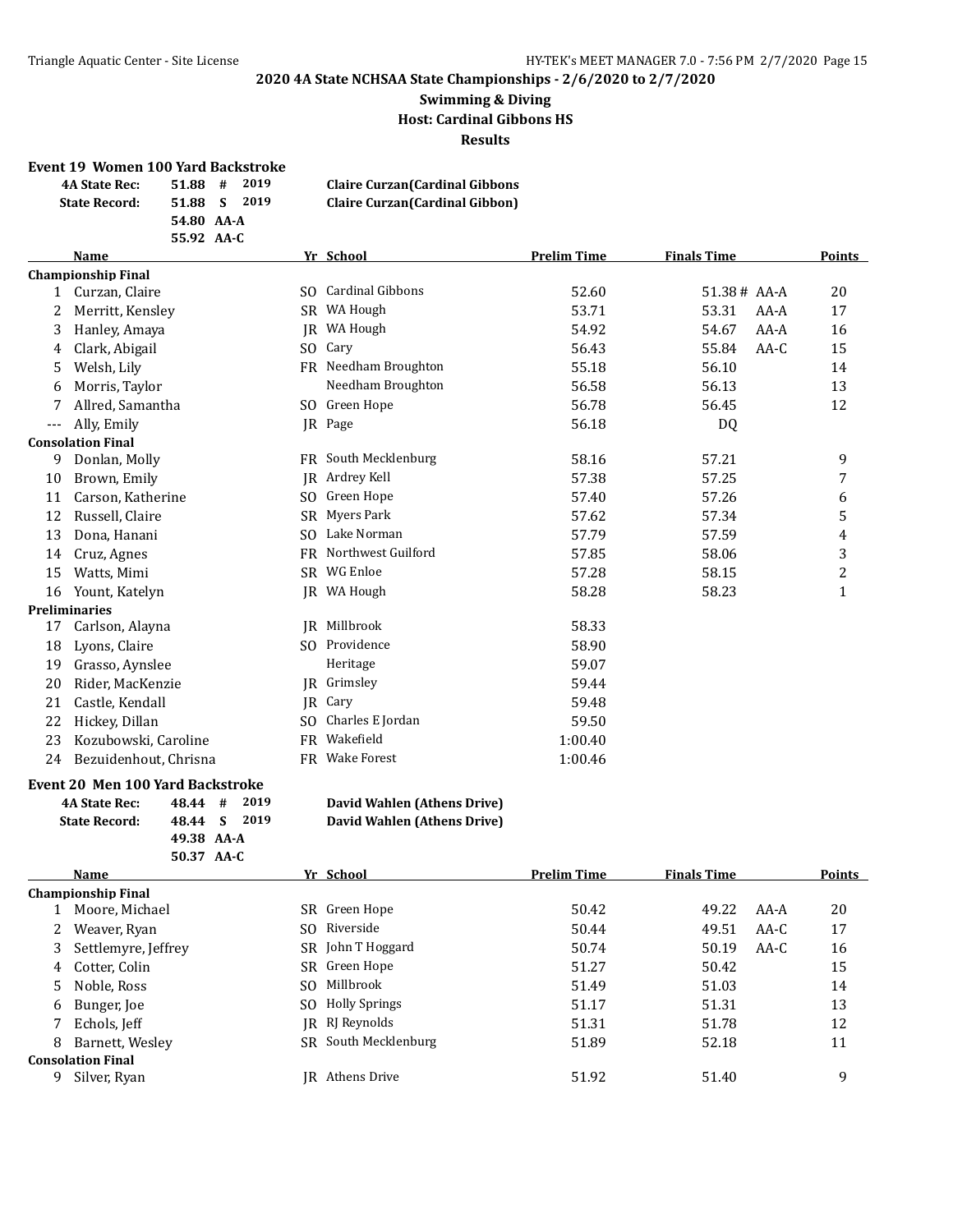# **Swimming & Diving**

## **Host: Cardinal Gibbons HS**

**Results**

#### **Consolation Final ... (Event 20 Men 100 Yard Backstroke)**

|    | Name                 |     | Yr School            | <b>Prelim Time</b> | <b>Finals Time</b> | Points |
|----|----------------------|-----|----------------------|--------------------|--------------------|--------|
| 10 | Ghim, Christopher    |     | SR Panther Creek     | 51.98              | 52.12              | 7      |
| 11 | Furbay, Patrick      |     | JR Ashley            | 52.54              | 52.83              | 6      |
| 12 | Wombacher, Rio       |     | SR Cardinal Gibbons  | 52.76              | 53.02              | 5      |
| 13 | Chapman, John        |     | Apex                 | 52.92              | 53.14              | 4      |
| 14 | Wilhelm, Alexander   |     | SR Myers Park        | 52.94              | 53.24              | 3      |
| 15 | McDonald, Logan      | SO. | West Forsyth         | 53.84              | 53.53              | 2      |
| 16 | Sapp, John           |     | <b>IR</b> Myers Park | 53.05              | 53.68              |        |
|    | <b>Preliminaries</b> |     |                      |                    |                    |        |
| 11 | Tars, Robert         |     | SO Ragsdale          | 52.02              |                    |        |
| 18 | Ford, Nathan         |     | SR Providence        | 53.94              |                    |        |
| 19 | Brashear, Michael    |     | SO South Mecklenburg | 54.14              |                    |        |
| 20 | Stoner, Reese        | 9   | Millbrook            | 54.23              |                    |        |
| 21 | Shives, Evan         | IR  | Davie                | 54.71              |                    |        |
| 22 | O'Neill, Trevor      | SR. | Millbrook            | 54.99              |                    |        |
| 23 | Scott, Mason         | SO. | Leesville Road       | 55.10              |                    |        |
| 24 | Doherty, Evan        |     | Heritage             | 55.54              |                    |        |
|    |                      |     |                      |                    |                    |        |

### **Event 21 Women 100 Yard Breaststroke**

| 4A State Rec: 1:01.26 # 2020 |                |  |
|------------------------------|----------------|--|
| State Record: 1:01.26 S 2020 |                |  |
|                              | $1:02.58$ AA-A |  |
|                              | $1:03.80$ AA-C |  |

 Grace Rainey (Hough, W.A.) **State Record: 1:01.26 S 2020 Grace Rainey (Hough, W.A.)**

|  |  | _______ | $-1$ |  | $\sim$ $\sim$ $\sim$ |  |
|--|--|---------|------|--|----------------------|--|
|  |  |         |      |  |                      |  |
|  |  |         |      |  |                      |  |
|  |  |         |      |  |                      |  |

|              | <b>Name</b>               |           | Yr School               | <b>Prelim Time</b> | <b>Finals Time</b> |        | <b>Points</b> |
|--------------|---------------------------|-----------|-------------------------|--------------------|--------------------|--------|---------------|
|              | <b>Championship Final</b> |           |                         |                    |                    |        |               |
| $\mathbf{1}$ | Rainey, Grace             |           | FR WA Hough             | 1:01.26            | 1:01.31            | AA-A   | 20            |
| 2            | Baric, Maria              | SR        | Green Hope              | 1:02.96            | 1:01.77            | $AA-A$ | 17            |
| 3            | Mangaoang, Desirae        |           | SR Lake Norman          | 1:03.25            | 1:02.18            | $AA-A$ | 16            |
| 4            | Zettel, Brooke            |           | Apex Friendship         | 1:03.05            | 1:02.28            | $AA-A$ | 15            |
| 5            | Joyce, Genevieve          |           | SR Apex                 | 1:04.07            | 1:03.81            |        | 14            |
| 6            | Mohr, Katie               | SO.       | RJ Reynolds             | 1:03.92            | 1:03.93            |        | 13            |
| 7            | Johnson, Emma             | <b>IR</b> | John T Hoggard          | 1:05.60            | 1:05.17            |        | 12            |
| 8            | Hohm, Anneliese           |           | SR East Mecklenburg     | 1:05.37            | 1:05.69            |        | 11            |
|              | <b>Consolation Final</b>  |           |                         |                    |                    |        |               |
| 9            | Huecker, Maddie           | SO.       | Lake Norman             | 1:05.89            | 1:05.61            |        | 9             |
| 10           | Anderson, Sophie          |           | SR Apex                 | 1:06.10            | 1:05.70            |        | 7             |
| 11           | Dry, Elena                | FR        | Needham Broughton       | 1:06.43            | 1:05.97            |        | 6             |
| 12           | Cottingham, Brianna       | SO.       | Ronald Reagan           | 1:06.20            | 1:06.18            |        | 5             |
| 13           | Lahiff, Julie             | IR        | <b>Cardinal Gibbons</b> | 1:06.03            | 1:06.26            |        | 4             |
| 14           | Zhang, Jolene             | IR        | WG Enloe                | 1:06.13            | 1:06.73            |        | 3             |
| 15           | Hill, Elizabeth           | IR        | Myers Park              | 1:06.85            | 1:07.17            |        | 2             |
| 16           | Petschauer, Madison       |           | SR Apex                 | 1:06.45            | 1:07.32            |        | $\mathbf{1}$  |
|              | <b>Preliminaries</b>      |           |                         |                    |                    |        |               |
| 17           | Zhu, Caroline             | SR.       | WG Enloe                | 1:06.99            |                    |        |               |
| 18           | Smith, Corina             | IR.       | Green Hope              | 1:08.69            |                    |        |               |
| 19           | Lindauer, Sophia          |           | FR Myers Park           | 1:08.72            |                    |        |               |
| 20           | Adams, Mackenzie          |           | Green Hope              | 1:09.01            |                    |        |               |
| 21           | Speerschneider, Kate      |           | SO Leesville Road       | 1:09.58            |                    |        |               |
| 22           | Zalkind, Grace            | SR        | Sanderson               | 1:10.05            |                    |        |               |
| 23           | Johns, Morgan             | SR        | <b>Cardinal Gibbons</b> | 1:10.32            |                    |        |               |
| 24           | Day, Keenan               |           | SO Charles E Jordan     | 1:14.12            |                    |        |               |
|              |                           |           |                         |                    |                    |        |               |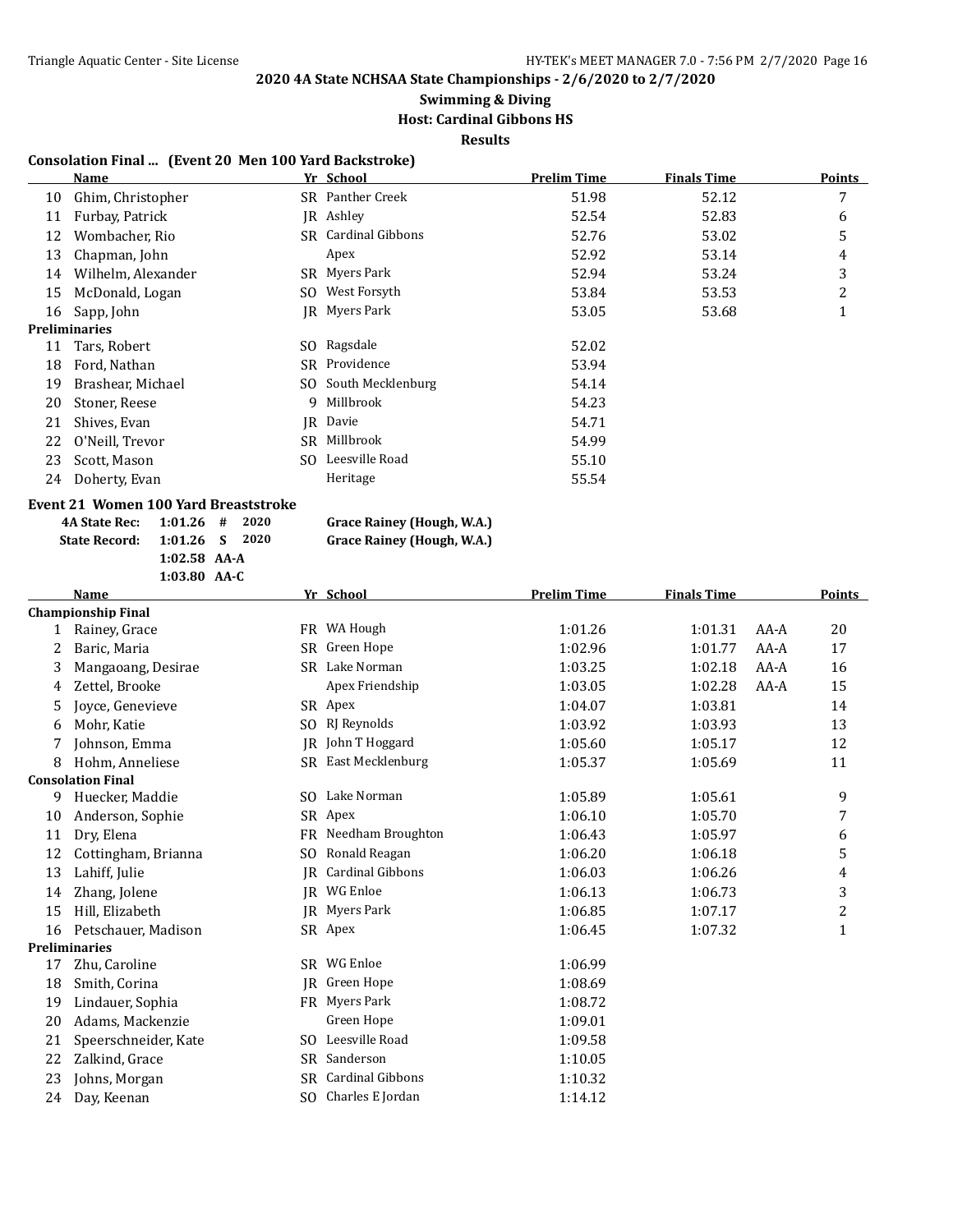#### **Swimming & Diving Host: Cardinal Gibbons HS Results**

#### **Event 22 Men 100 Yard Breaststroke**

| <b>4A State Rec:</b> | 2017<br>#<br>54.47 | Will Chan (Hough, W.A.)       |
|----------------------|--------------------|-------------------------------|
| <b>State Record:</b> | 2020<br>53.65 S    | Tim Connery (Christ the King) |
|                      | 55.84 AA-A         |                               |
|                      | 56.98 AA-C         |                               |

#### **Name Yr School Prelim Time Finals Time Points Championship Final** 1 Mikuta, Reid SR Page 55.39 55.02 AA-A 20 2 Tjandra, Davin SR Panther Creek 57.51 56.85 AA-C 17 3 Lowe, Kenneth SR WA Hough 57.61 56.91 AA-C 16 4 Baldwin, Daniel SR Athens Drive 56.67 57.11 15 5 Fortner, Luke 14 IR WG Enloe 57.72 57.63 14 6 Monahan, Conall SR Providence 57.69 57.78 13 7 Taylor, John Reese FR Needham Broughton 57.82 57.88 12 8 Becker, Perry SR Sanderson 57.27 58.17 11 **Consolation Final** 9 Ssengonzi, Jesse SR Green Hope 58.90 58.40 58.40 9 10 Keaney, Reilly **10 Keaney, Reilly** JR Grimsley **58.58** 58.58 58.64 7 11 Maycock, Julian **JR** Page 59.37 58.93 6 12 Butner, Mark JR Ashley 59.44 59.23 5 13 Primm, Rocket SR Myers Park 59.88 59.37 4 14 McCreery, Coleman SO South Mecklenburg 59.26 59.39 59.39 3 15 Greene, Connor SR West Forsyth 59.48 59.92 2 16 Drake, Patrick **IR** Cardinal Gibbons 59.84 1:00.19 1 **Preliminaries** 17 Martinez, Roman SR Fuquay-Varina 59.97 18 Walker, Jalen SR Olympic 1:00.10 19 Lee, Hyoseon JR WG Enloe 1:00.11 20 Juricak, Will Apex Friendship 1:00.41 21 Roberts, Grayson SR Sanderson 1:02.11 22 Bezuidenhout, Gideon SR Wake Forest 1:02.78 23 Deng, Jake Mallard Creek 1:03.31 --- Guenther, Jack SO Myers Park DQ **Event 23 Women 400 Yard Freestyle Relay 4A State Rec: 3:22.15 # 2014 Charlotte Catholic**

| ----------------             |                |                           |
|------------------------------|----------------|---------------------------|
| State Record: 3:22.15 S 2014 |                | <b>Charlotte Catholic</b> |
|                              | $3:27.65$ AA-A |                           |
|                              | $3:31.02$ AA-C |                           |

|   | Team                      | Relay                  | <b>Prelim Time</b>    | <b>Finals Time</b>     | Points |
|---|---------------------------|------------------------|-----------------------|------------------------|--------|
|   | <b>Championship Final</b> |                        |                       |                        |        |
|   | WA Hough                  |                        | 3:29.30               | 3:23.65<br>AA-A        | 40     |
|   | 1) Sowards, Elizabeth JR  | 2) Hanley, Amaya JR    | 3) Rainey, Grace FR   | 4) Merritt, Kensley SR |        |
| 2 | Green Hope                |                        | 3:30.45               | 3:29.46<br>AA-C        | 34     |
|   | 1) Carson, Katherine SO   | 2) Baric, Elizabeth SO | 3) Morgan, Sydney FR  | 4) Cotter, Keelan FR   |        |
| 3 | Needham Broughton         |                        | 3:32.05               | 3:29.70<br>AA-C        | 32     |
|   | 1) Morris, Taylor         | 2) Welsh, Lily FR      | 3) Dry, Elena FR      | 4) Gschwind, Olivia JR |        |
| 4 | Apex Friendship           |                        | 3:34.06               | 3:30.80<br>AA-C        | 30     |
|   | 1) Carson, Megan          | 2) Murtaugh, Emma      | 3) Bloom, Taylor      | 4) Zettel, Brooke      |        |
| 5 | South Mecklenburg         |                        | 3:32.36               | 3:31.62                | 28     |
|   | 1) Donlan, Molly FR       | 2) Martinson, Brynn SR | 3) Robinson, Haley JR | 4) Rauch, Katie JR     |        |
|   |                           |                        |                       |                        |        |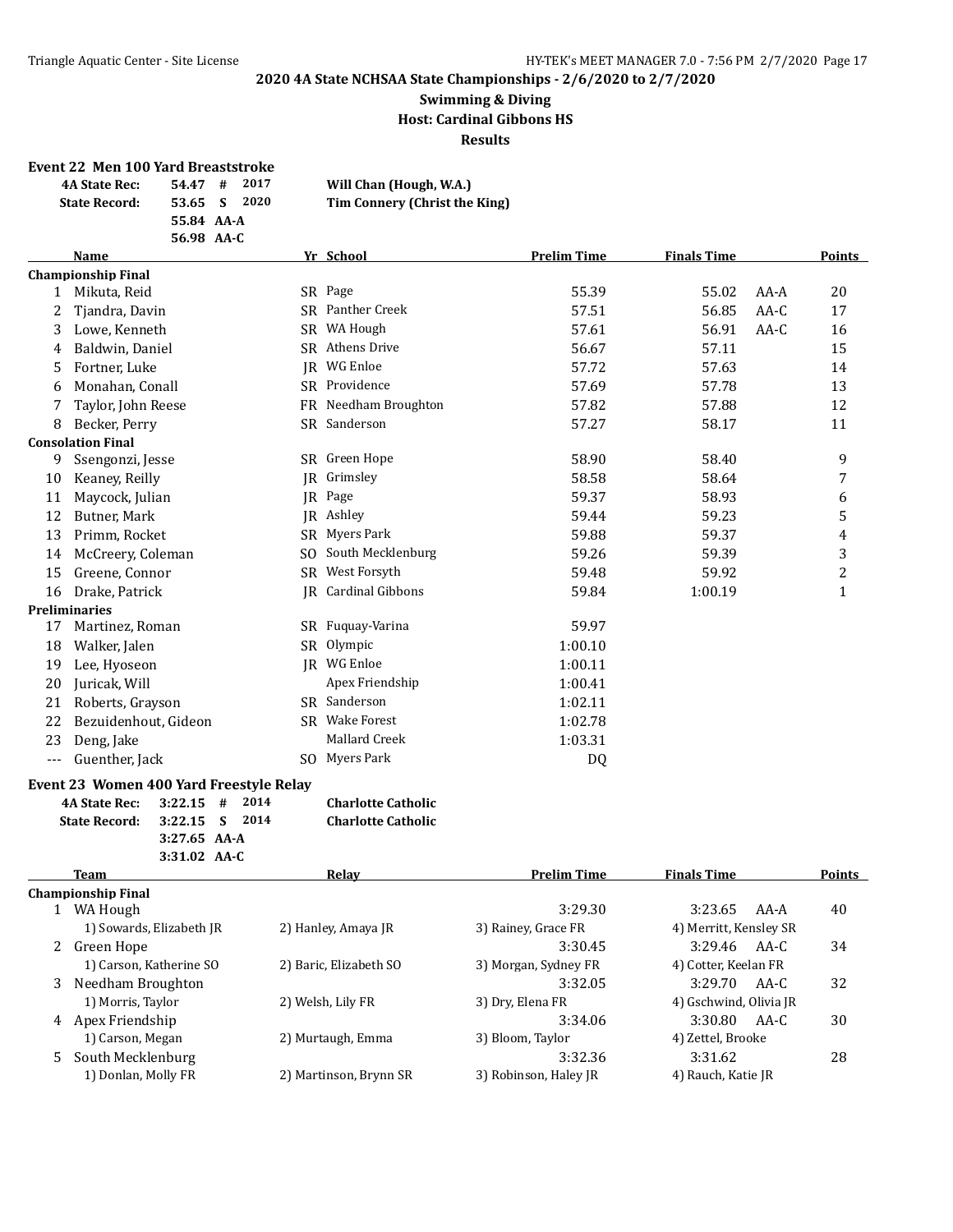## **Swimming & Diving**

**Host: Cardinal Gibbons HS**

**Results**

#### **Championship Final ... (Event 23 Women 400 Yard Freestyle Relay)**

|    | <b>Team</b>                                                                          | Relay                      | <b>Prelim Time</b>       | <b>Finals Time</b>          | <b>Points</b> |
|----|--------------------------------------------------------------------------------------|----------------------------|--------------------------|-----------------------------|---------------|
|    | 6 Myers Park                                                                         |                            | 3:35.08                  | 3:32.93                     | 26            |
|    | 1) Wilhelm, Kiley FR                                                                 | 2) Bartis, Rowan JR        | 3) Xerras, Alexandra SR  | 4) Gendzel, Maya SO         |               |
| 7  | Cary                                                                                 |                            | 3:34.71                  | 3:35.06                     | 24            |
|    | 1) Castle, Kendall JR                                                                | 2) Grotjohn, Kennedy SR    | 3) Clark, Abigail SO     | 4) Adams, Jennifer JR       |               |
| 8  | Millbrook                                                                            |                            | 3:34.92                  | 3:35.71                     | 22            |
|    | 1) Hauser, Mary SR                                                                   | 2) Boulware, Sophie JR     | 3) Carlson, Alayna JR    | 4) Jacobs, Jenna 9          |               |
|    | <b>Consolation Final</b>                                                             |                            |                          |                             |               |
| 9  | Ronald Reagan                                                                        |                            | 3:35.95                  | 3:34.52                     | 18            |
|    | 1) Cottingham, Brianna SO                                                            | 2) Neal, Maddie SO         | 3) Wolffis, Graylyn SR   | 4) Alexander, Reece JR      |               |
|    | 10 Providence                                                                        |                            | 3:35.62                  | 3:34.86                     | 14            |
|    | 1) Oettinger, Emily SR                                                               | 2) Yang, Iris SO           | 3) Davis, Laura JR       | 4) Wozny, Makenna FR        |               |
|    | 11 Grimsley                                                                          |                            | 3:38.50                  | 3:39.93                     | 12            |
|    | 1) Lin, Jennings JR                                                                  | 2) Sullivan, Claire JR     | 3) Thomas, Camden JR     | 4) Pinnix, Omega SR         |               |
|    | 12 Cardinal Gibbons                                                                  |                            | 3:40.38                  | 3:40.22                     | 10            |
|    | 1) Pennisi, Molly SR                                                                 | 2) Newcome, Ava SO         | 3) Lahiff, Julie JR      | 4) Milberg, Katy SR         |               |
| 13 | Panther Creek                                                                        |                            | 3:41.32                  | 3:41.85                     | 8             |
|    | 1) Hughes, Ashley SO                                                                 | 2) Montanus, Abby JR       | 3) Guo, Vivian SR        | 4) Banks, Madie JR          |               |
|    | 14 RJ Reynolds                                                                       |                            | 3:40.75                  | 3:43.52                     | 6             |
|    | 1) Kim, Catherine FR                                                                 | 2) Fitzgerald, Jane SO     | 3) Hoyle, Caroline SR    | 4) Echols, Caroline FR      |               |
|    | 15 Lake Norman                                                                       |                            | 3:39.52                  | 3:43.93                     | 4             |
|    | 1) Anton, Isabella JR                                                                | 2) Respess, Josie SO       | 3) Tidwell, Katherine FR | 4) Bardsley, Helena SR      |               |
|    | 16 Page                                                                              |                            | 3:42.59                  | 3:47.89                     | 2             |
|    | 1) Grubb, Sarah JR                                                                   | 2) Holian, Sinclair SR     | 3) Gesse, Eliza SR       | 4) Willett, Riley FR        |               |
|    | <b>Preliminaries</b>                                                                 |                            |                          |                             |               |
|    | 17 Wakefield                                                                         |                            | 3:43.13                  |                             |               |
|    | 1) Hughes, Natalie FR                                                                | 2) Blommer, Bella FR       | 3) Myhrvold, Amelia JR   | 4) Kozubowski, Caroline FR  |               |
|    | 18 Ardrey Kell                                                                       |                            | 3:44.26                  |                             |               |
|    | 1) Brown, Emily JR                                                                   | 2) Spina, Gabriella SR     | 3) Brewster, Kylie FR    | 4) Hangyas, Oceane JR       |               |
|    | 19 Heritage                                                                          |                            | 3:45.94                  |                             |               |
|    | 1) Grasso, Aynslee                                                                   | 2) Gyure, Keenan           | 3) Balbuena, Gabby       | 4) Nugent, Nina             |               |
| 20 | Leesville Road                                                                       |                            | 3:46.79                  |                             |               |
|    | 1) Baysden, Kaley SO                                                                 | 2) Radomski, Nadia SR      | 3) Hawkins, Taylor JR    | 4) Ray, Amanda SR           |               |
|    | 21 Apex                                                                              |                            | 3:47.15                  |                             |               |
|    | 1) Danielsen, Samantha SR                                                            | 2) Giuliano, Megan JR      | 3) Jaynes, Elizabeth JR  | 4) Fu, Jiayu JR             |               |
|    | 22 Corinth-Holders                                                                   |                            | 3:50.34                  |                             |               |
|    | 1) Miller, Sadler SO                                                                 | 2) VanSchaick, Caroline FR | 3) Partrick, Meghan SR   | 4) Thomsen, Savannah JR     |               |
| 23 | Sanderson                                                                            |                            | 3:53.35                  |                             |               |
|    | 1) Tse, Mya SO                                                                       | 2) Berry, Ava FR           | 3) Kinlaw, Abby FR       | 4) Hochstrasser, Catelin SO |               |
|    | 24 Green Level                                                                       |                            | 3:55.35                  |                             |               |
|    | 1) Holt, Hailey FR                                                                   | 2) Malley, Delaney FR      | 3) Cinque, Karissa FR    | 4) McRae, Katherine SO      |               |
|    |                                                                                      |                            |                          |                             |               |
|    | Event 24 Men 400 Yard Freestyle Relay<br>$3:04.91$ #<br>2014<br><b>4A State Rec:</b> | Rose, J. H.                |                          |                             |               |
|    | 2014<br><b>State Record:</b><br>3:04.91 S                                            | Rose, J. H.                |                          |                             |               |
|    | 3:06.28 AA-A                                                                         |                            |                          |                             |               |
|    | 3:09.26 AA-C                                                                         |                            |                          |                             |               |
|    | <b>Team</b>                                                                          | Relay                      | <b>Prelim Time</b>       | <b>Finals Time</b>          | <b>Points</b> |
|    | <b>Championship Final</b>                                                            |                            |                          |                             |               |
|    | 1 Green Hope                                                                         |                            | 3:08.38                  | 3:06.22<br>AA-A             | 40            |
|    | 1) Ssengonzi, Jesse SR                                                               | 2) Moore, Michael SR       | 3) Cotter, Colin SR      | 4) Satterfield, John SR     |               |
|    |                                                                                      |                            |                          |                             |               |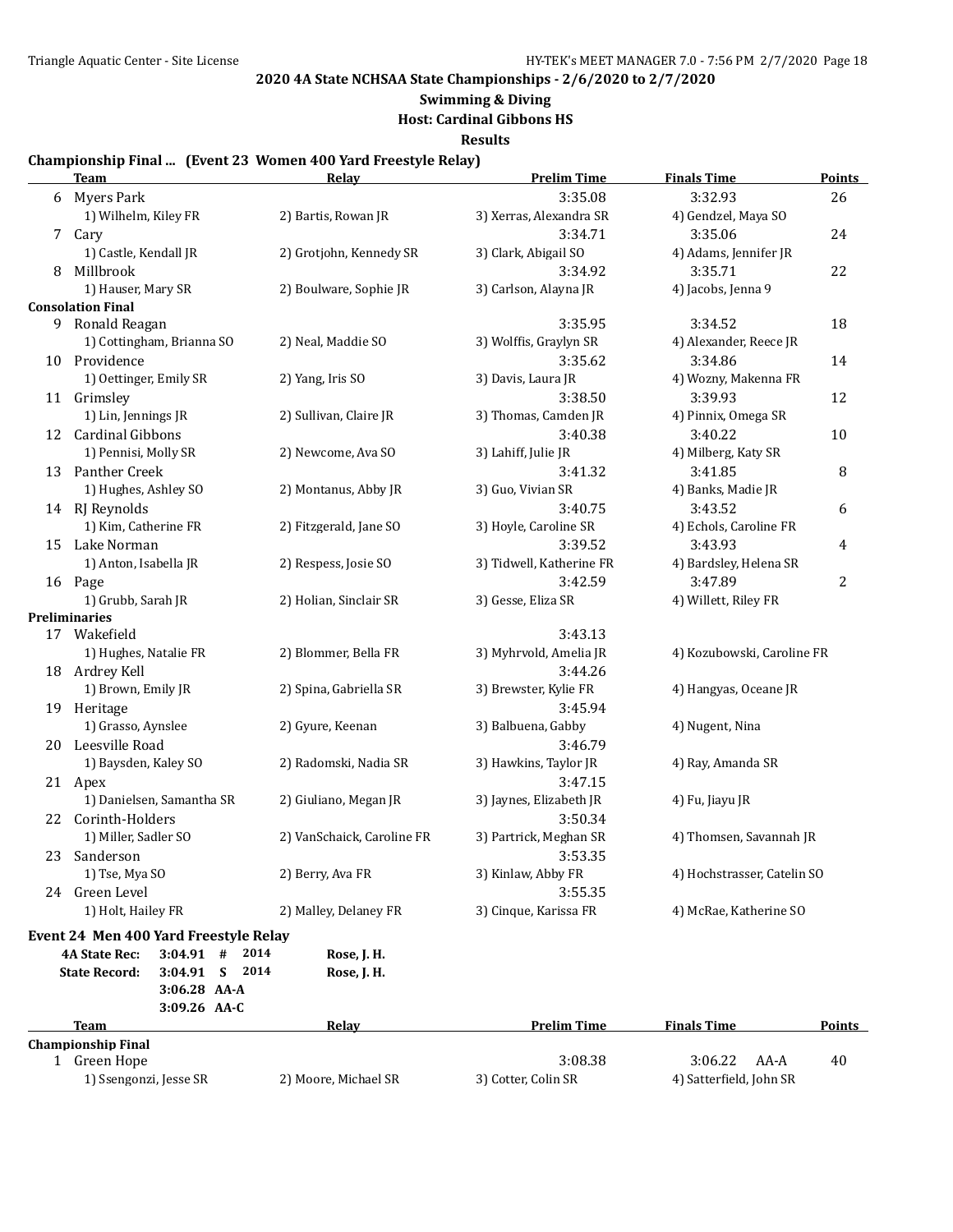# **Swimming & Diving**

**Host: Cardinal Gibbons HS**

**Results**

#### **Championship Final ... (Event 24 Men 400 Yard Freestyle Relay)**

|       | <b>Team</b>              | Relay                     | <b>Prelim Time</b>      | <b>Finals Time</b>       | Points         |
|-------|--------------------------|---------------------------|-------------------------|--------------------------|----------------|
|       | 2 WA Hough               |                           | 3:10.68                 | 3:07.60<br>AA-C          | 34             |
|       | 1) Frye, Tommy JR        | 2) Schneider, Ethan SR    | 3) Atherton, Alex SR    | 4) Lowe, Kenneth SR      |                |
| 3     | Page                     |                           | 3:10.91                 | 3:09.10<br>AA-C          | 32             |
|       | 1) Smelzer, Baxter JR    | 2) Hering, Flinn JR       | 3) Womble, Ethan JR     | 4) Hering, Tanner SR     |                |
| 4     | <b>Cardinal Gibbons</b>  |                           | 3:13.95                 | 3:11.38                  | 30             |
|       | 1) Cairns, Zach SR       | 2) Russell, Kellen SO     | 3) Wombacher, Rio SR    | 4) Greeley, David SO     |                |
| 5     | <b>Athens Drive</b>      |                           | 3:12.49                 | 3:11.39                  | 28             |
|       | 1) Dyke, Thor SO         | 2) Goembel, Matthew SO    | 3) Bridgham, Joey JR    | 4) Silver, Ryan JR       |                |
| 6     | Panther Creek            |                           | 3:12.10                 | 3:11.60                  | 26             |
|       | 1) Ghim, Christopher SR  | 2) Barker, Christopher SR | 3) Jong, Ethan SO       | 4) Ockert, Jacob SR      |                |
| 7     | <b>Myers Park</b>        |                           | 3:14.59                 | 3:13.68                  | 24             |
|       | 1) Hohnbaum, Graham SO   | 2) Guenther, Jack SO      | 3) Sapp, John JR        | 4) Freeman, Spencer SO   |                |
| 8     | Grimsley                 |                           | 3:14.18                 | 3:18.68                  | 22             |
|       | 1) Cantrell, Eric SR     | 2) Gillispie, Jake SR     | 3) Keaney, Reilly JR    | 4) Harris, Dax SO        |                |
|       | <b>Consolation Final</b> |                           |                         |                          |                |
| 9     | Providence               |                           | 3:15.68                 | 3:12.76                  | 18             |
|       | 1) Ford, Nathan SR       | 2) Kirkpatrick, Owen JR   | 3) Patton, Cole SR      | 4) Monahan, Conall SR    |                |
|       | 10 South Mecklenburg     |                           | 3:16.60                 | 3:13.39<br>14            |                |
|       | 1) Barnett, Wesley SR    | 2) Johnson, Gavin SO      | 3) Crew, John JR        | 4) McCreery, Coleman SO  |                |
|       | 11 West Forsyth          |                           | 3:15.94                 | 3:16.95                  | 12             |
|       | 1) McDonald, Logan SO    | 2) Freiberg, Jake SR      | 3) Greene, Connor SR    | 4) Vlahos, Luke SR       |                |
|       | 12 Millbrook             |                           | 3:19.70                 | 3:17.11                  | 10             |
|       | 1) Jacobs, Chad 9        | 2) Stoner, Reese 9        | 3) O'Neill, Trevor SR   | 4) Noble, Ross SO        |                |
| 13    | Sanderson                |                           | 3:17.66                 | 3:17.19                  | 8              |
|       | 1) Wall, Josh SR         | 2) Coppedge, Thomas JR    | 3) Roberts, Grayson SR  | 4) Becker, Perry SR      |                |
|       | 14 Needham Broughton     |                           | 3:20.61                 | 3:17.98                  | 6              |
|       | 1) Walker, Wells FR      | 2) Schrage, Avery SR      | 3) Dunlap, Willi        | 4) Taylor, John Reese FR |                |
|       | 15 Holly Springs         |                           | 3:18.16                 | 3:19.31                  | 4              |
|       | 1) Riley, Nick JR        | 2) McNutt, Joe SR         | 3) Heffron, Fisher SR   | 4) Bunger, Joe SO        |                |
|       | 16 Leesville Road        |                           | 3:20.85                 | 3:20.16                  | $\overline{2}$ |
|       | 1) Brodnick, Seth JR     | 2) Countie, Kyle FR       | 3) Watkins, Sammy FR    | 4) Stepanion, Andrew SO  |                |
|       | <b>Preliminaries</b>     |                           |                         |                          |                |
| 17    | RJ Reynolds              |                           | 3:21.48                 |                          |                |
|       | 1) Walls, Harrison JR    | 2) Nario, Austin SR       | 3) Brown, Logan JR      | 4) Gardner, Will SO      |                |
| 18    | Charles E Jordan         |                           | 3:24.67                 |                          |                |
|       | 1) Collins, Joshua SO    | 2) Hagen, Jackson SO      | 3) Roberts, Nicholas SO | 4) McGovern, Camden SR   |                |
|       | 19 WG Enloe              |                           | 3:25.53                 |                          |                |
|       | 1) Li, Daniel FR         | 2) Chen, Andrew SO        | 3) Fortner, Luke JR     | 4) Johnson, Bryson SR    |                |
| 20    | Corinth-Holders          |                           | 3:29.34                 |                          |                |
|       | 1) Boice, Graeme JR      | 2) Hetzell, Mason FR      | 3) Raynor, Jonathan JR  | 4) Partrick, Michael SR  |                |
|       | 21 Hopewell              |                           | 3:30.37                 |                          |                |
|       | 1) Dixon, Dylan SR       | 2) Dixon, Riley SR        | 3) Ramanand, Charlie JR | 4) Herger, Tripp SO      |                |
|       | 22 Wakefield             |                           | 3:30.89                 |                          |                |
|       | 1) Maier, Kyle JR        | 2) Leary, Holt SO         | 3) Chubb, Jackson JR    | 4) Valles, Jay SR        |                |
| $---$ | Lake Norman              |                           | DQ                      |                          |                |
|       | 1) Schott, Ayden FR      | 2) Mason, Preston SR      | 3) Claborn, Nathan SO   | 4) Lucktong, Samuel SO   |                |
| $---$ | Apex Friendship          |                           | DQ                      |                          |                |
|       | 1) Adley, Logan          | 2) Bock, Michael          | 3) Juricak, Will        | 4) Vasudevan, Srikant    |                |
|       |                          |                           |                         |                          |                |